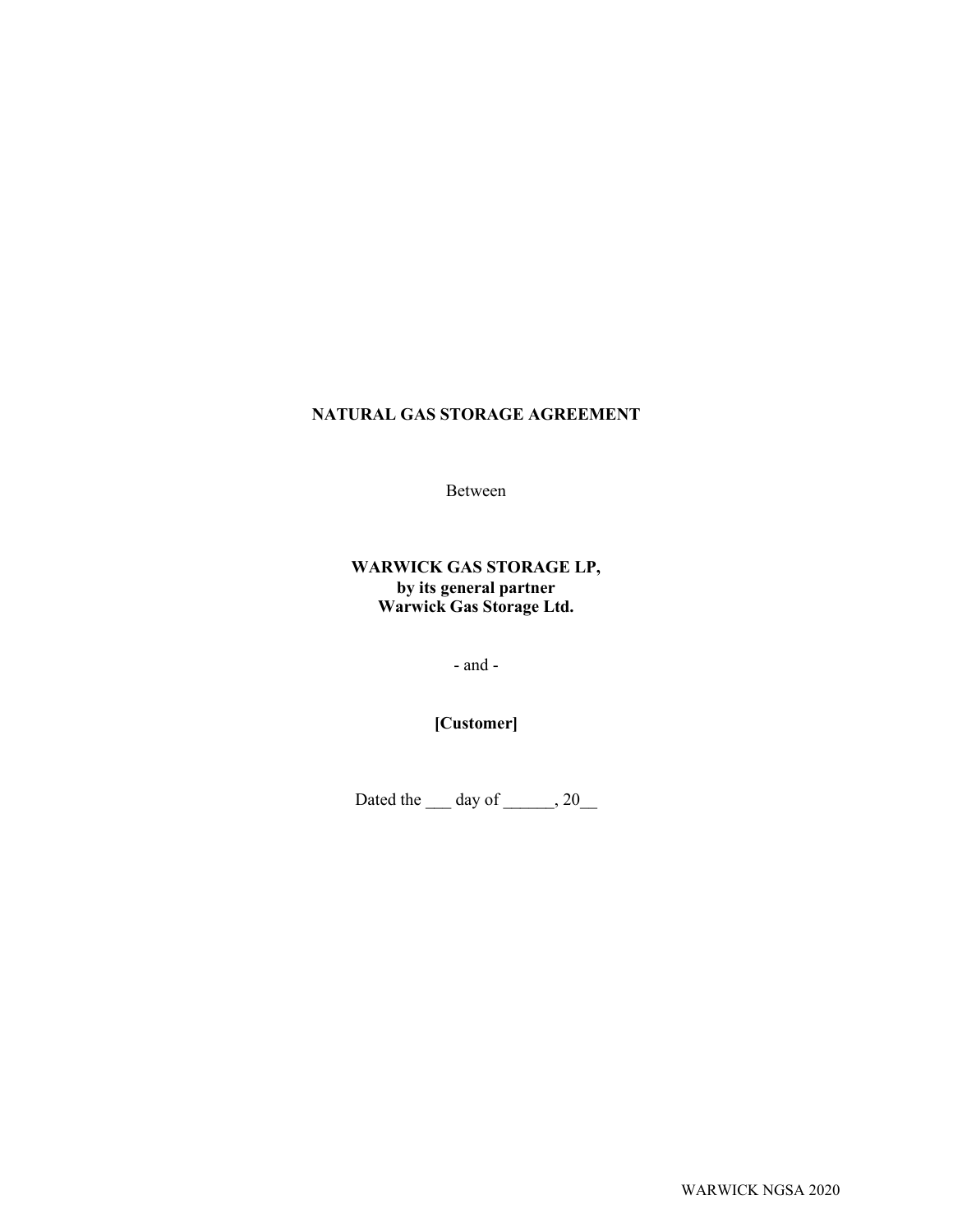# **TABLE OF CONTENTS**

# **ARTICLE 1 INTERPRETATION**

# **ARTICLE 2 SERVICE TRANSACTIONS**

| 2.7  |  |
|------|--|
| 2.8  |  |
|      |  |
| 2.10 |  |

# **ARTICLE 3 TERM**

# **ARTICLE 4 FEES**

# **ARTICLE 5 BILLINGS AND PAYMENTS**

# **ARTICLE 6 DEFAULTS**

# **ARTICLE 7 SET OFF**

| $-1$ |  |  |  |
|------|--|--|--|
|------|--|--|--|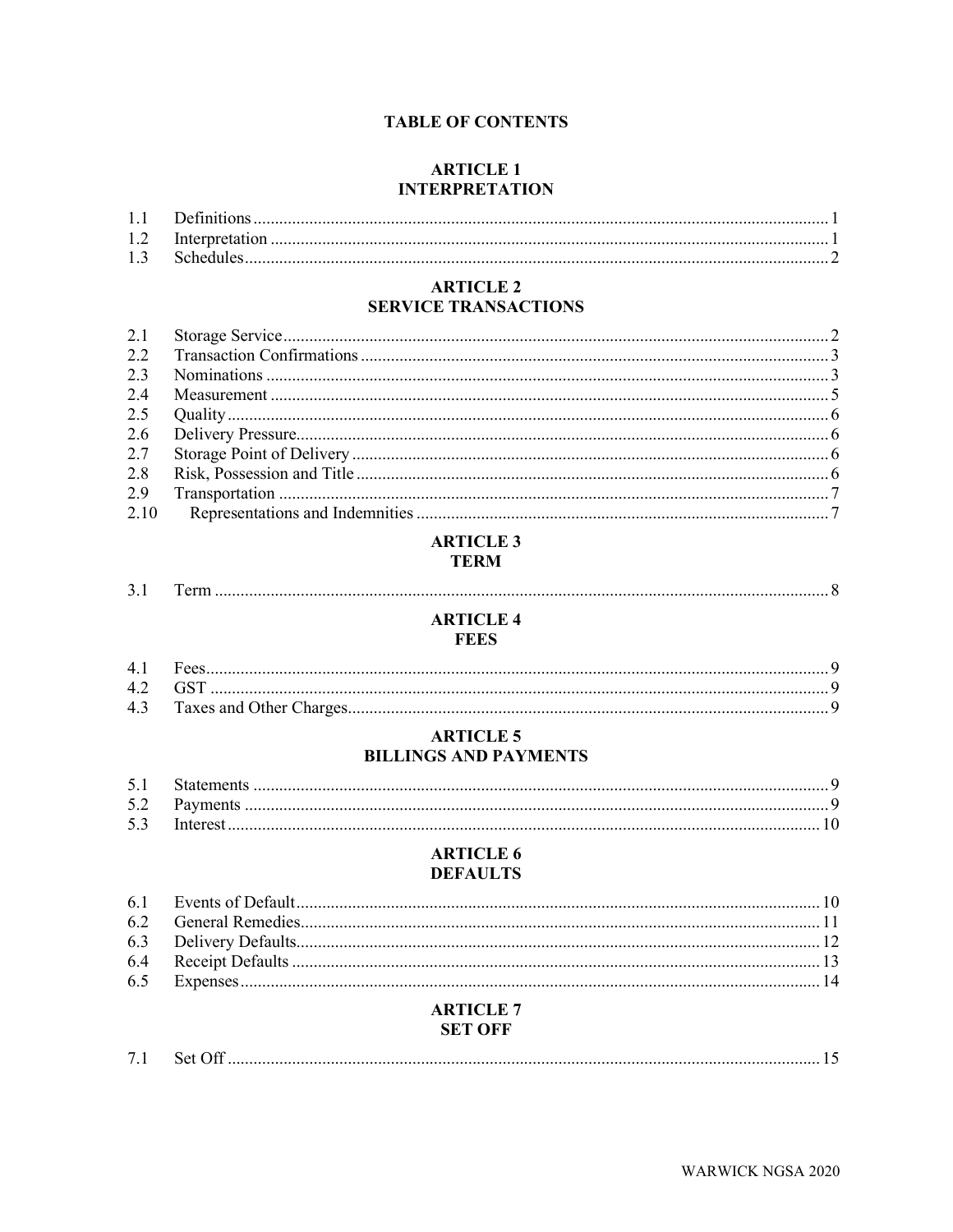| 8.1 |  |
|-----|--|
|     |  |

# **ARTICLE 9**

# FINANCIAL INFORMATION, SECURITY AND CREDIT SUPPORT

# **ARTICLE 10 NOTICES AND PAYMENTS**

# **ARTICLE 11 MISCELLANEOUS**

| 11.1  |  |
|-------|--|
| 11.2  |  |
| 11.3  |  |
| 11.4  |  |
| 11.5  |  |
| 11.6  |  |
| 11.7  |  |
| 11.8  |  |
| 11.9  |  |
| 11.10 |  |
| 11.11 |  |
| 11.12 |  |
| 11.13 |  |
| 11.14 |  |
| 11.15 |  |
|       |  |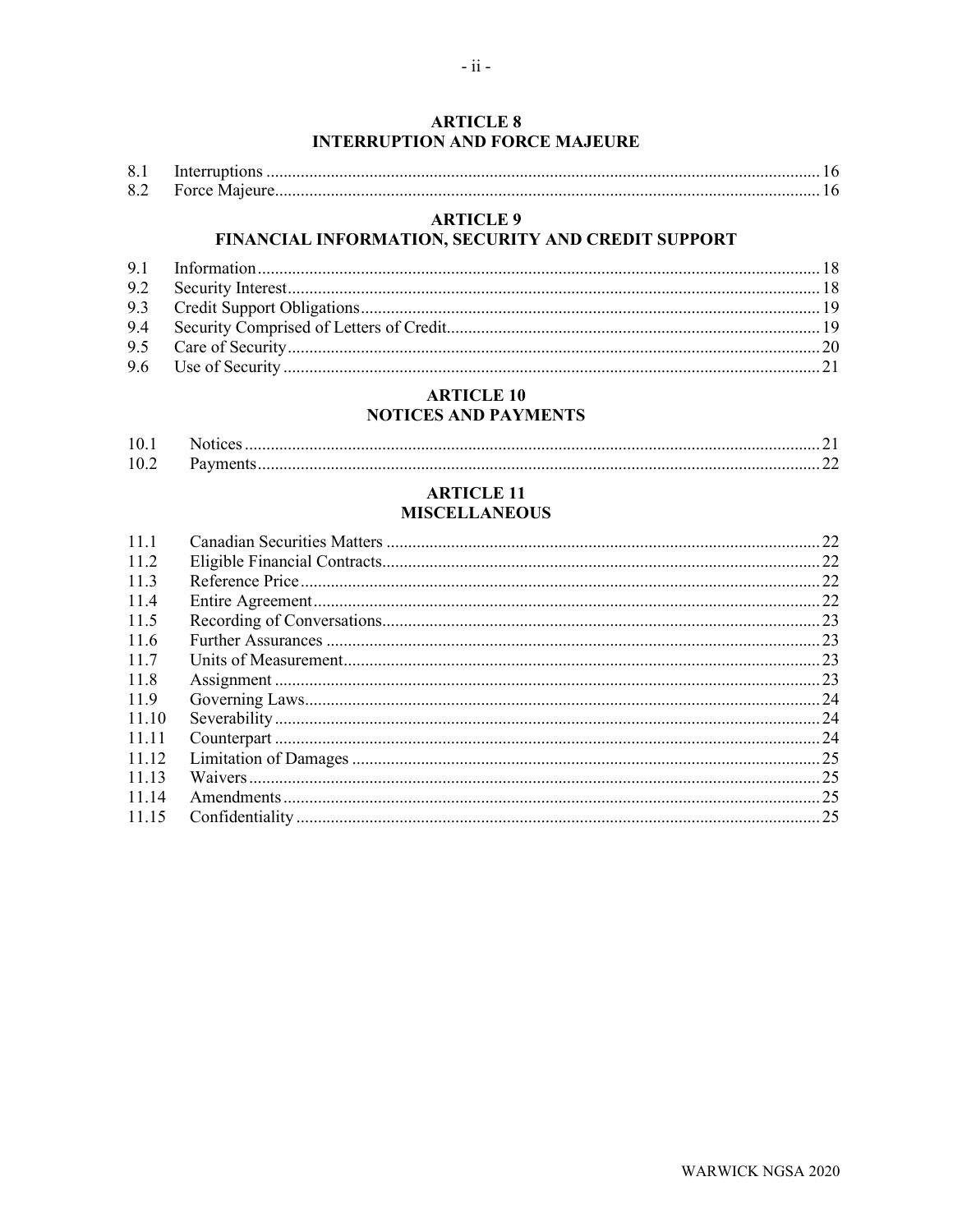## **NATURAL GAS STORAGE AGREEMENT**

THIS AGREEMENT made the  $\qquad$  day of  $\qquad$ , 20,

### **BETWEEN:**

**WARWICK GAS STORAGE LP, by its general partner Warwick Gas Storage Ltd.,** a corporation incorporated under the laws of Alberta (hereinafter referred to as **"WGSLP"**)

- and -

**[Customer]**, a • under the laws of **[Canada]** (hereinafter referred to as "**Customer**")

WHEREAS WGSLP operates the Storage Facility and provides natural gas storage services; and

WHEREAS Customer wishes to acquire certain storage services from WGSLP;

NOW THEREFORE, for good and valuable consideration (the receipt and sufficiency of which is hereby acknowledged by the parties), the parties hereto covenant and agree as follows:

# **ARTICLE 1 INTERPRETATION**

# **1.1 Definitions**

Capitalized words, terms and phrases used in this Agreement and the Schedules hereto and in all communications and notices expressed to be made pursuant to this Agreement shall, unless the context otherwise requires, have the meanings set out in Schedule ["A"](#page-29-0) hereto.

# **1.2 Interpretation**

Unless otherwise stated or the context otherwise necessarily requires, in this Agreement:

- (a) references herein to any agreement, legislation or instrument, including this Agreement, shall be a reference to the agreement, legislation or instrument as varied, amended, modified, supplemented or replaced from time to time;
- (b) the terms "in writing" or "written" include printing, typewriting or facsimile transmission;
- (c) words importing the singular number only shall include the plural and vice versa, and words importing the use of any gender shall include all genders;
- (d) "including", "includes" and like terms means "including without limitation" and "includes without limitation";
- (e) the headings of Articles and Sections in this Agreement are for convenience of reference only and shall not affect the construction or interpretation of this Agreement;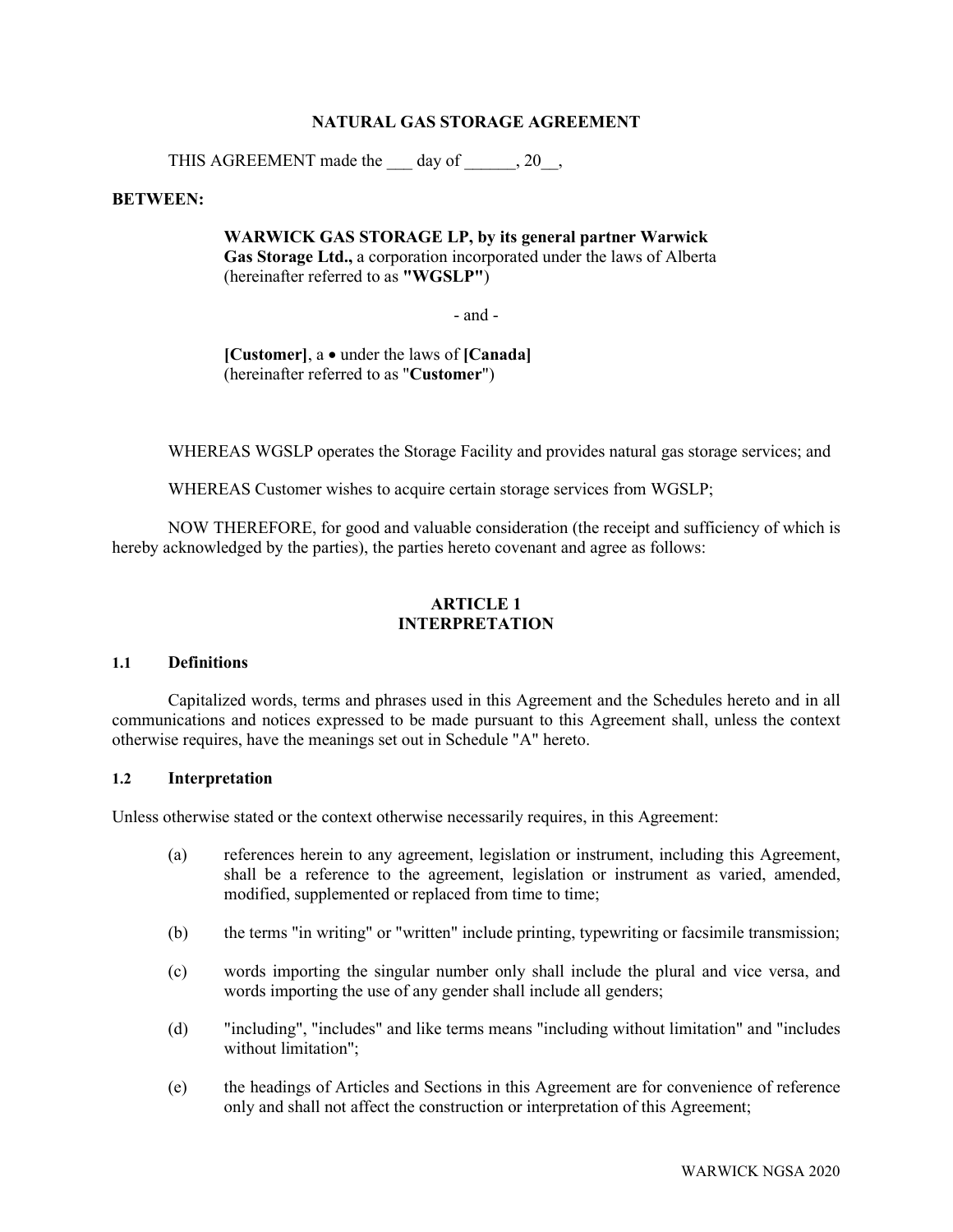- (f) unless something in the subject matter or context is inconsistent therewith, references herein to Articles, Sections and Schedules are to Articles, Sections and Schedules of this Agreement;
- (g) words, phrases or expressions which are not defined herein, and which in the usage or custom of the North American petroleum and natural gas industry have an accepted meaning, shall have that meaning;
- (h) unless clearly stated otherwise, all references to time shall be to Mountain Standard Time and the parties shall observe strictly the timing requirements set out in this Agreement;
- (i) all references to currency, unless otherwise specified, are to the lawful money of Canada and all payments contemplated herein shall be in the currency of Canada; and
- (j) in the event of any inconsistency between the provisions of any Confirmation and the provisions of this Agreement, the provisions of that Confirmation will prevail for the purpose of the relevant Transaction.

# **1.3 Schedules**

The following Schedules are incorporated into and form a part of this Agreement:

| Schedule "A" | Definitions          |
|--------------|----------------------|
| Schedule "B" | Form of Confirmation |

# **ARTICLE 2 SERVICE TRANSACTIONS**

### **2.1 Storage Service**

Subject to the terms and conditions hereof, in respect of each Transaction:

- (a) during the Injection Period, WGSLP agrees to receive from Customer and Customer agrees to deliver to WGSLP a quantity of Gas for the credit of the Customer Inventory, up to the Contract Quantity, at a rate up to the Injection Rate at the Storage Point of Delivery in response to nominations properly given hereunder from time to time by Customer; provided that where a Transaction is a 100% load factor Transaction, Customer agrees to deliver to WGSLP and WGSLP agrees to receive from Customer a quantity of Gas for the credit of the Customer Inventory equal to the Contract Quantity at a rate equal to the Injection Rate;
- (b) during the Withdrawal Period, WGSLP agrees to deliver to Customer and Customer agrees to receive from WGSLP a quantity of Gas from the Customer Inventory, provided the Customer Inventory is greater than zero (0), at a rate up to the Withdrawal Rate at the Storage Point of Delivery in response to nominations properly given hereunder from time to time by Customer; provided that where a Transaction is a 100% load factor Transaction, WGSLP agrees to deliver to Customer and Customer agrees to receive from WGSLP a quantity of Gas from the Customer Inventory at a rate equal to the Withdrawal Rate provided the Customer Inventory is greater than zero (0); and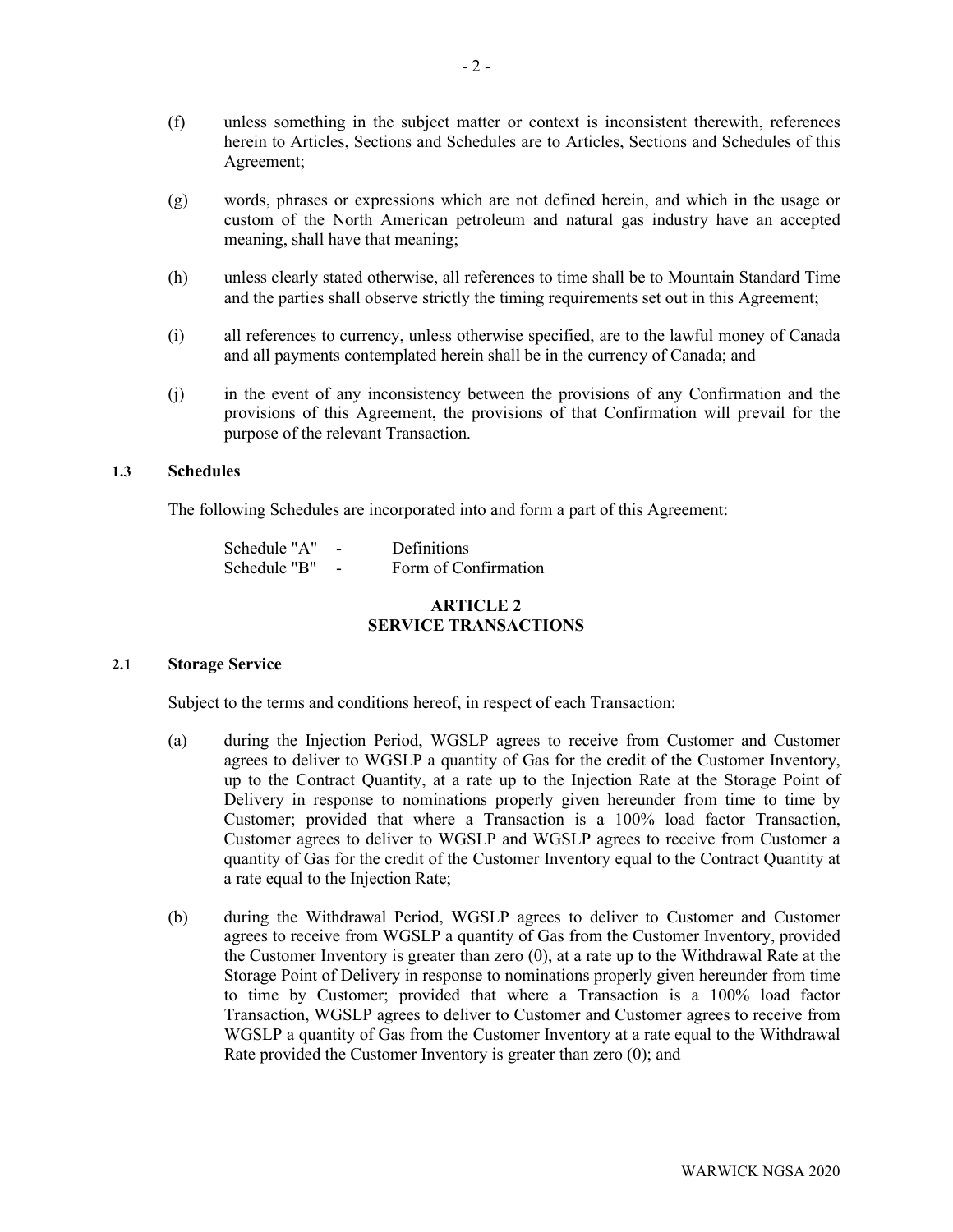(c) Each of WGSLP and Customer agrees to receive and deliver, as applicable, Gas hereunder on a Firm Basis in response to nominations properly given hereunder from time to time by Customer.

# **2.2 Transaction Confirmations**

- (a) WGSLP and Customer may enter into Transactions orally or in writing (whether by fax, e-mail, an electronic system established by WGSLP or otherwise). A telephone conversation with an offer and acceptance shall constitute the agreement of the Parties to a Transaction. Each Transaction constitutes a binding agreement between WGSLP and Customer and is in full force and effect whether or not Customer signs and returns the relevant Confirmation with respect to that Transaction, and is subject to the terms and conditions set out herein. If WGSLP does not confirm a Transaction by sending Customer a Confirmation within three (3) Business Days of the date of the Transaction, Customer may so confirm a Transaction by sending WGSLP a Confirmation by similar means. If a sending party's Confirmation is materially different from the receiving party's understanding of the Transaction, such receiving party shall notify the sending party within three (3) Business Days of receipt of the Confirmation. If the receiving party does not notify the sending party of any material differences within such three (3) Business Day period, or does not otherwise sign and return a Confirmation within such three (3) Business Day period, the receiving party shall be conclusively deemed to have accepted that the terms of the Transaction are as set forth in the Confirmation sent by the sending party, absent manifest error. A failure to send a Confirmation shall not invalidate the oral agreement of the Parties.
- (b) If a Confirmation contains any provisions other than those relating to the commercial terms of the Transaction (i.e., price, quantity, whether or not a 100% load factor Transaction, Injection Period and/or Withdrawal Period), which modify or supplement this Agreement, such provisions shall not be deemed to be accepted pursuant to Section 2.2(a) but must be expressly agreed to by both Parties; provided that the foregoing shall not invalidate any Transaction agreed to by the Parties.
- (c) At any time during the term of this Agreement there may be one or more Transactions in effect (each to be uniquely numbered). Each Confirmation shall refer to a separate Transaction between the parties hereto on the terms therein specified and on the terms and conditions contained in this Agreement. However, all such Transactions and all Confirmations shall form a single agreement between the parties.
- (d) WGSLP and Customer may by mutual agreement, at any time and from time to time, execute and deliver additional Confirmations and terminate, substitute, amend, supplement or replace any Confirmation hereto and any substituted, amended, supplemented or replaced Confirmation shall come into force on the date indicated thereon as the effective date hereof.

### <span id="page-5-0"></span>**2.3 Nominations**

- (a) The nomination procedure set forth in this Section [2.3](#page-5-0) shall not apply to a Transaction which WGSLP and Customer have designated to be a 100% load factor Transaction.
- <span id="page-5-1"></span>(b) Customer may, at such time as provided in Section [2.3\(c\)](#page-6-0) with respect to a Transaction, nominate for: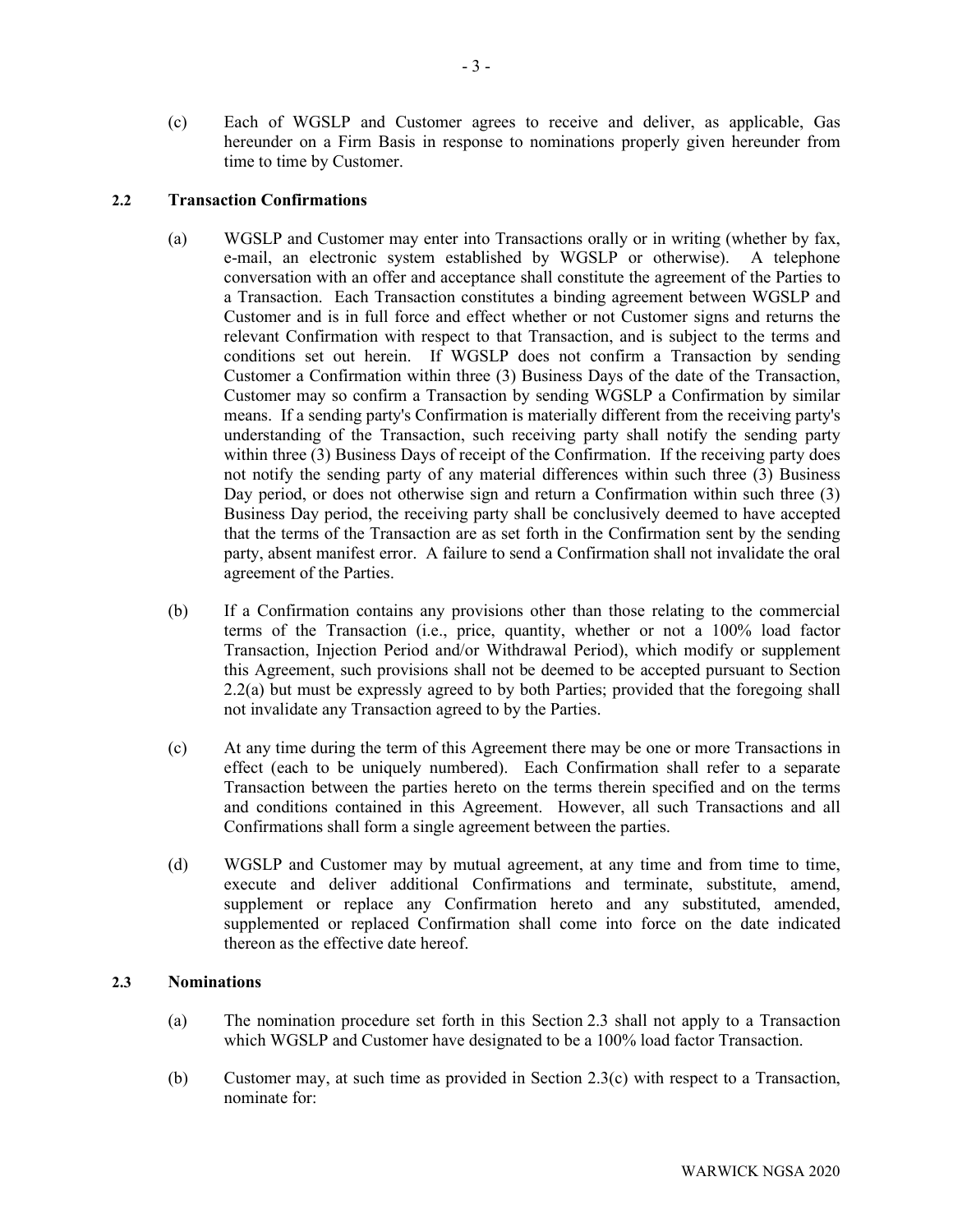- (i) the delivery of Gas for injection into storage during the Injection Period at the Storage Point of Delivery at a Daily rate not in excess of the applicable Injection Rate; and/or
- (ii) the delivery of Gas for removal from storage during the Withdrawal Period at the Storage Point of Delivery at a Daily rate not in excess of the applicable Withdrawal Rate.
- <span id="page-6-0"></span>(c) Customer's nominations for the delivery of Gas shall be made to WGSLP by telephone or, where permitted or directed by WGSLP, by email or pursuant to an electronic system maintained by WGSLP. Where nominations are made by telephone, they shall be followed immediately by email or pursuant to an electronic system as prescribed by WGSLP, from time to time, acting reasonably. Customer's nominations shall be made to WGSLP, during normal business hours, at least five (5) hours prior to the time that the nomination is to take effect. WGSLP shall, at the time of Customer's telephoned request, accept or refuse Customer's nomination having regard to the provisions of this Section [2.3.](#page-5-0) WGSLP's verbal acceptance or refusal shall serve as notification in that regard and written notice will not be provided by WGSLP to Customer.
- <span id="page-6-1"></span>(d) A nomination given and confirmed in accordance with the foregoing shall be binding on the parties and shall remain in effect until changed in accordance with the terms of this Section [2.3.](#page-5-0) Notwithstanding the foregoing, Customer shall use all reasonable efforts to limit its nomination changes to not more than two (2) per Day per Transaction and WGSLP shall use reasonable efforts to accommodate nomination changes made beyond normal business hours.
- (e) Subject to advance written notice to Customer, WGSLP may change the nomination procedures set forth in Sections [2.3](#page-5-0)[\(b\),](#page-5-1) [\(c\)](#page-6-0) and [\(d\)](#page-6-1) from time to time, as required to adjust to changes made to the nomination procedures of NGTL or any other delivering or receiving natural gas transmission pipeline.
- (f) WGSLP shall not be obligated to accept:
	- (i) a nomination from Customer if, after giving effect to that nomination, the Customer Inventory under the applicable Transaction would exceed the Contract Quantity for such Transaction;
	- (ii) a nomination from Customer if, after giving effect to that nomination, the Customer Inventory under the applicable Transaction would be less than zero (0); or
	- (iii) a nomination for a Daily rate in excess of the Injection Rate or Withdrawal Rate, as applicable.
- (g) Notwithstanding subsection [2.3](#page-5-0)[\(b\),](#page-5-1) WGSLP, in its sole discretion, may accept a Gas injection or withdrawal nomination from Customer which is at a rate in excess of the applicable Injection Rate or Withdrawal Rate. It is expressly understood and agreed by Customer that any such acceptance by WGSLP shall be on an interruptible basis and that to the extent such nomination is at a rate in excess of that otherwise permitted hereunder, such excess service may be terminated by WGSLP immediately upon giving notice of such termination to Customer. Nothing in this Section [2.3](#page-5-0) shall be construed as obliging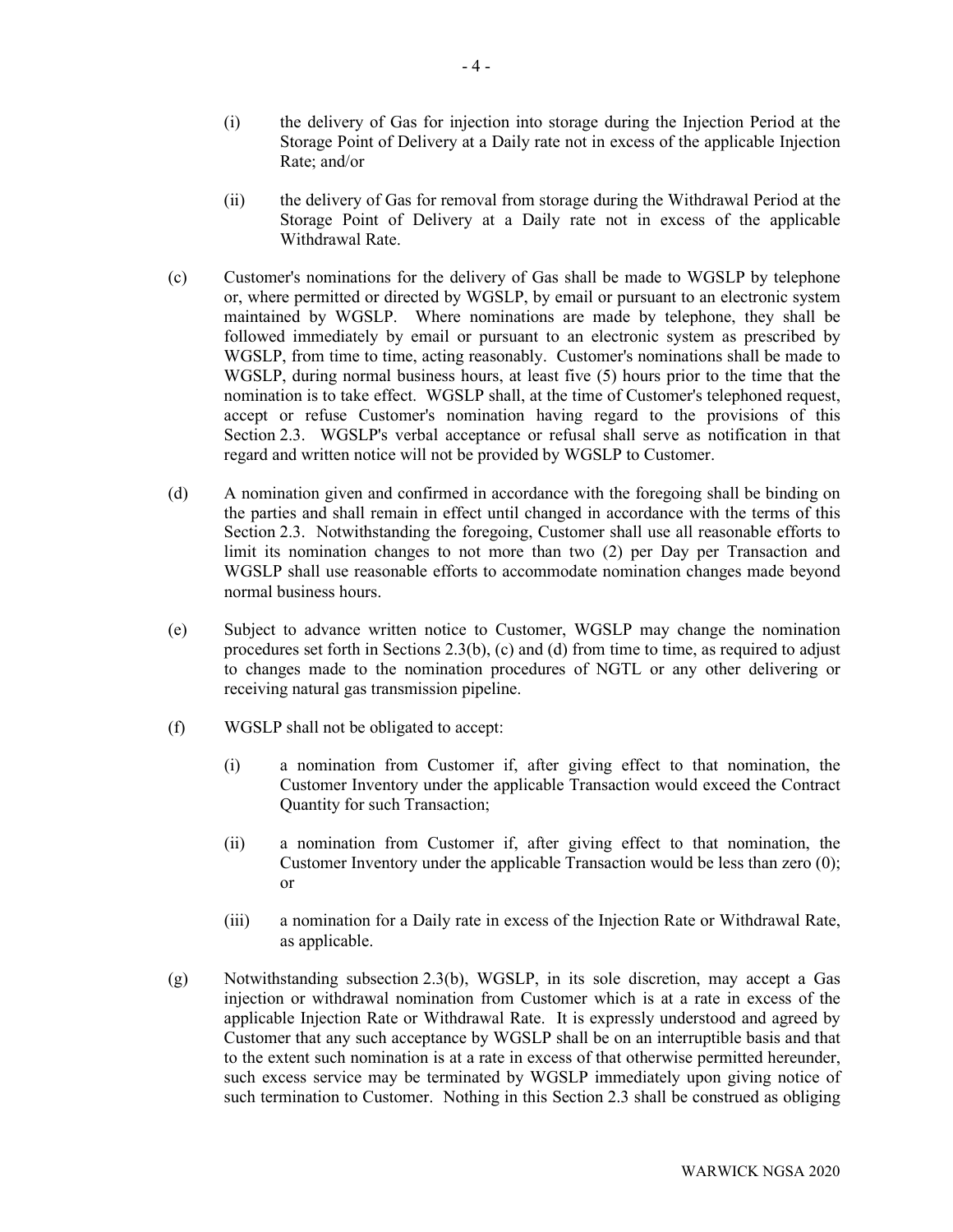WGSLP to accept (or having accepted, to not terminate) any injection or withdrawal nomination at a rate in excess of the applicable Injection Rate or Withdrawal Rate, even if WGSLP's refusal to do so results in Customer breaching its obligation under subsection [2.3](#page-5-0)[\(h\).](#page-7-0)

- <span id="page-7-0"></span>(h) Customer shall nominate for the delivery of Gas from the Customer Inventory for a Transaction in such quantities as will result in the reduction of the Customer Inventory to zero (0) by the end of the Transaction Period for the relevant Transaction.
- <span id="page-7-1"></span>(i) If at the end of any Transaction Period the applicable Customer Inventory remains greater than zero (0) other than as a result of a failure of WGSLP to deliver gas from storage as required herein, WGSLP may, in its sole discretion, elect to:
	- (i) extend the Withdrawal Period for the applicable Transaction to permit Customer the right to nominate for the delivery of Gas from such Customer Inventory, which nominations WGSLP may accommodate in its sole discretion, acting reasonably; provided Customer shall pay WGSLP an amount equal to the product of (i) the Extended Storage Fee stated in the applicable Transaction and (ii) the amount of Gas, in GJs, remaining in the Customer Inventory, for each Day or portion of each Day that the Withdrawal Period is extended; and
	- (ii) if Customer Inventory remains after a period of 10 days following the end of the Transaction Period, WGSLP may elect, in its sole discretion, to purchase from Customer, by providing notice thereof to Customer, some or all of the Gas remaining in Customer Inventory (as WGSLP may elect) for a price equal to 70% of the Spot Price for the Day immediately prior to the Day on which such purchase occurs and upon the delivery of such notice WGSLP shall hold the entire legal and beneficial interest in and to such purchased Gas free and clear of all encumbrances, burdens, liens and adverse claims of any kind whatsoever, and the Customer Inventory shall be reduced by the amount of Gas so purchased by WGSLP. WGSLP shall pay Customer for such purchased Gas, or setoff such amounts against amounts owing by Customer to WGSLP, on the date by which the next invoice is to be provided by WGSLP.

The reduction of the Customer Inventory under this subsection shall not relieve Customer of its obligation to pay WGSLP all applicable charges which accrued prior thereto.

### <span id="page-7-2"></span>**2.4 Measurement**

- (a) WGSLP will install and operate, or cause to be installed and operated, meters and related equipment (collectively, the "**Measuring Equipment**") as required in accordance with the *Electricity and Gas Inspection Act* (Canada).
- (b) In the event that all or any Gas delivered to/by WGSLP hereunder is measured by a meter that is owned and operated by NGTL or another interconnecting pipeline, then WGSLP and Customer agree to accept that metering for the purpose of determining the volume and energy of Gas delivered to/by WGSLP on behalf of Customer. The standard of measurement and tests for the Gas delivered to/by WGSLP hereunder shall be in accordance with the general terms and conditions as incorporated in NGTL's or the other interconnecting pipeline's gas tariff.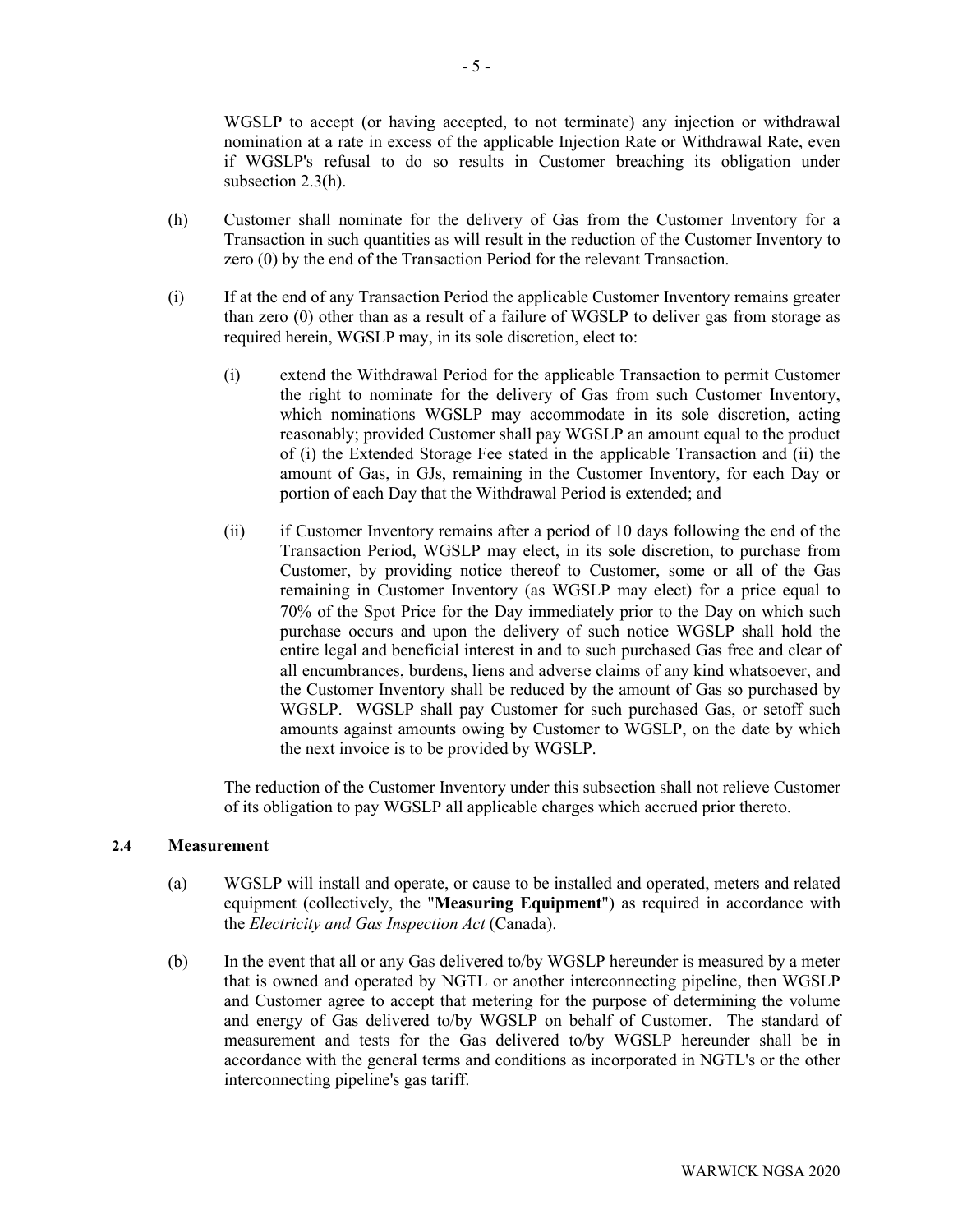- (c) Customer shall have the right to have representatives or other designees present at the time of any installing, reading, cleaning, changing, repairing, inspecting, testing, calibrating, or adjusting done in connection with the Measuring Equipment. WGSLP will give Customer reasonable advance written notice of its intention to carry out the acts herein specified. Upon request from Customer, WGSLP will submit to Customer WGSLP's records and charts, together with calculations there from, for inspection and verification, subject to return within five (5) Business Days after receipt thereof.
- (d) The accuracy of the Measuring Equipment shall be verified by WGSLP at reasonable intervals, and if requested, in the presence of representatives or other designees of Customer, but WGSLP shall not be required to verify the accuracy of the Measuring Equipment more frequently than once in any thirty (30) Day period. In the event either party hereto shall notify the other that it desires a special test of any Measuring Equipment, the parties shall co-operate to secure a prompt verification of the accuracy of such equipment. The expense of any such special test, if called for by Customer, shall be borne by Customer if the measuring equipment tested is found to be in error by not more than two percent (2%) and by WGSLP otherwise. If, upon test, any measuring equipment is found to be in error by not more than two per cent (2%), previous recordings of such equipment shall be considered accurate in computing deliveries of Gas, but such equipment shall be adjusted at once to record as near to absolute accuracy as possible. If the test conducted shows a percentage of inaccuracy greater than two percent (2%), the financial adjustment from WGSLP to Customer, shall be calculated in accordance with the *Electricity and Gas Inspection Act* (Canada) and the equipment shall be adjusted at once to record as near to absolute accuracy as possible.
- (e) WGSLP shall preserve for a period of at least three (3) years all test data and other relevant records.

### **2.5 Quality**

All Gas delivered by Customer or WGSLP to the other at the Storage Point of Delivery shall be of merchantable quality and shall comply with the Gas quality specifications of NGTL or any other connecting pipeline.

#### **2.6 Delivery Pressure**

The delivery pressure of the Gas delivered under this Agreement shall be no less than the pressure required to effect delivery and no greater than the maximum pressure permitted at the Storage Point of Delivery by NGTL or any other connecting pipeline.

#### <span id="page-8-0"></span>**2.7 Storage Point of Delivery**

The Storage Point of Delivery for all Gas delivered hereunder shall be the interconnection between the NGTL pipeline system and WGSLP's pipeline system known as the Warwick Southeast meter station, No. 3948, which connects to the Storage Facility.

#### **2.8 Risk, Possession and Title**

(a) Subject always to the duties owed Customer by WGSLP as a bailee for hire, possession of Gas passes to WGSLP when it is delivered to WGSLP, but legal title to and ownership of Gas, or possessory title as bailor of Gas, remains at all times with Customer,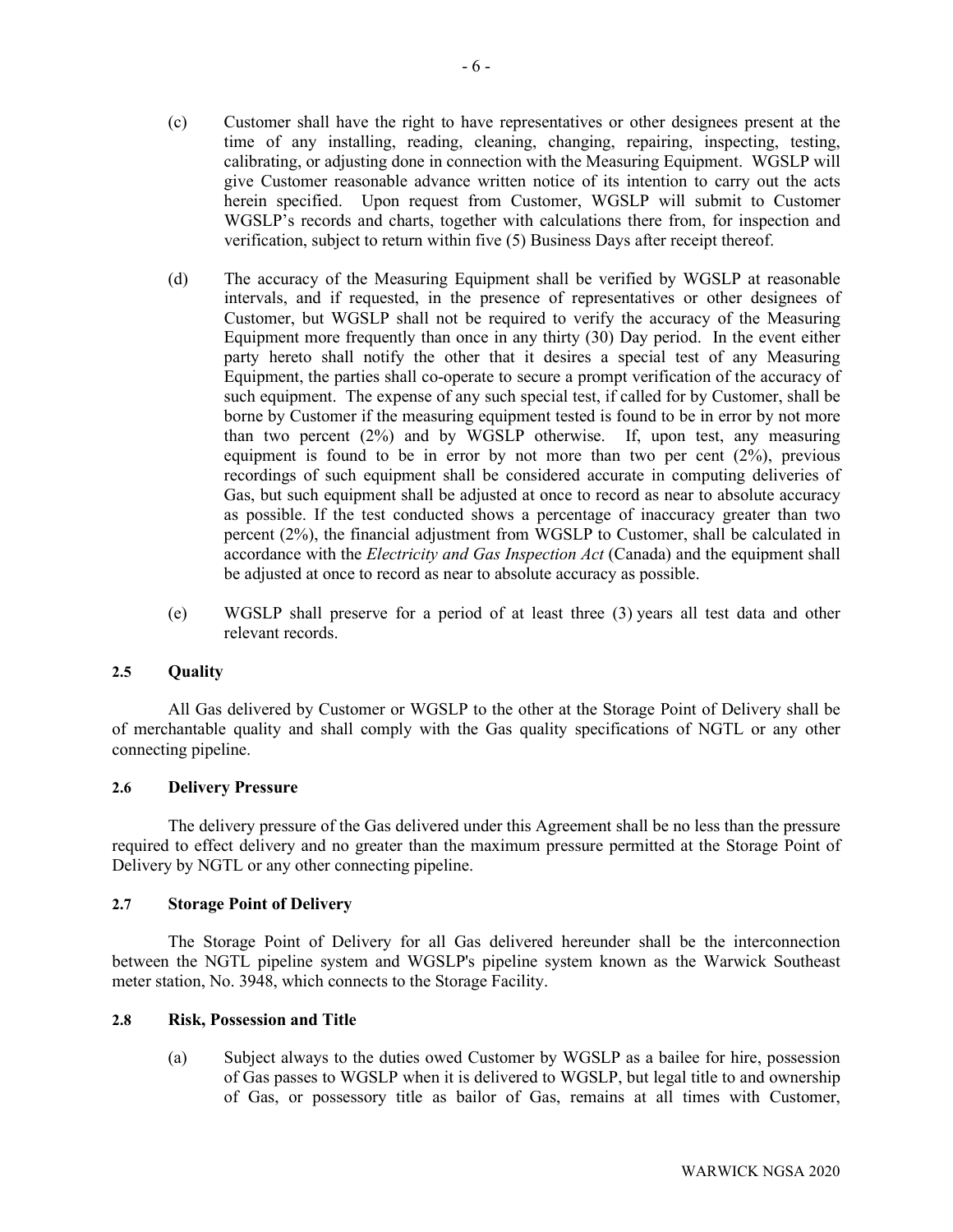notwithstanding any commingling of such Gas with Gas owned by others. WGSLP and Customer may, but shall not be required to, agree in advance and in writing to an exchange of title to specified Gas to be stored pursuant to a particular Transaction. WGSLP expressly acknowledges that it is bound to perform the provisions of the Warehouse Receipts Act (Alberta) and, in particular but without limitation, expressly acknowledges that it is bound by the duty of care set forth in Section 14 thereof.

- (b) Customer and WGSLP acknowledge and agree that while in storage at the Storage Facility, Customer's Gas may be commingled with Gas owned by other customers of WGSLP and with Gas owned by WGSLP, as a necessary requirement of the trade and business of gas storage conducted by WGSLP. Notwithstanding such commingling and notwithstanding Section 2.8(c) of this Agreement, it is intended by Customer and WGSLP that the delivery of Gas by Customer to WGSLP pursuant to this Agreement shall constitute a bailment for reward and WGSLP shall have the common law duties and liabilities of such a bailee, except where those duties are modified by the express terms of a Transaction entered into by the Parties.
- (c) WGSLP shall have the right to remove constituents other than methane from Gas delivered to it by Customer and WGSLP shall have no duty to account for the constituents so removed nor to make any payment to Customer on account thereof; provided that nothing in this Section 2.8(c) will permit WGSLP to return to Customer Gas that does not meet the quality specifications of the connecting pipeline.
- (d) Notwithstanding the transfer of possession of Customer's Gas to WGSLP when it is delivered to WGSLP, the risk of loss and legal title to and ownership of Customer's Gas, or possessory title as bailor of Gas, remains at all times with Customer. Further, Customer expressly acknowledges and agrees that WGSLP shall be under no obligation to provide for any insurance for the risk of loss of Customer's Gas, or any other insurable risk.

### **2.9 Transportation**

Customer shall be responsible for securing and maintaining all necessary transportation services associated with the transportation of Gas prior to the delivery to WGSLP or subsequent to the delivery to Customer hereunder, all at the Storage Point of Delivery and all related fees, charges or expenses (including receipt, delivery or exchange fees) shall be for the account of Customer.

### **2.10 Representations and Indemnities**

- <span id="page-9-0"></span>(a) WGSLP represents and warrants that:
	- (i) it has full right and absolute authority to enter into and perform this Agreement and each Transaction;
	- (ii) it is a duly incorporated and organized corporation validly existing under the laws of the Province of Alberta and covenants and agrees to maintain itself in good standing; and
	- (iii) it has, and at all times shall have, the right to deliver all Gas delivered by or on behalf of WGSLP to Customer at the Storage Point of Delivery free and clear of all liens, charges, encumbrances and adverse claims whatsoever, including liens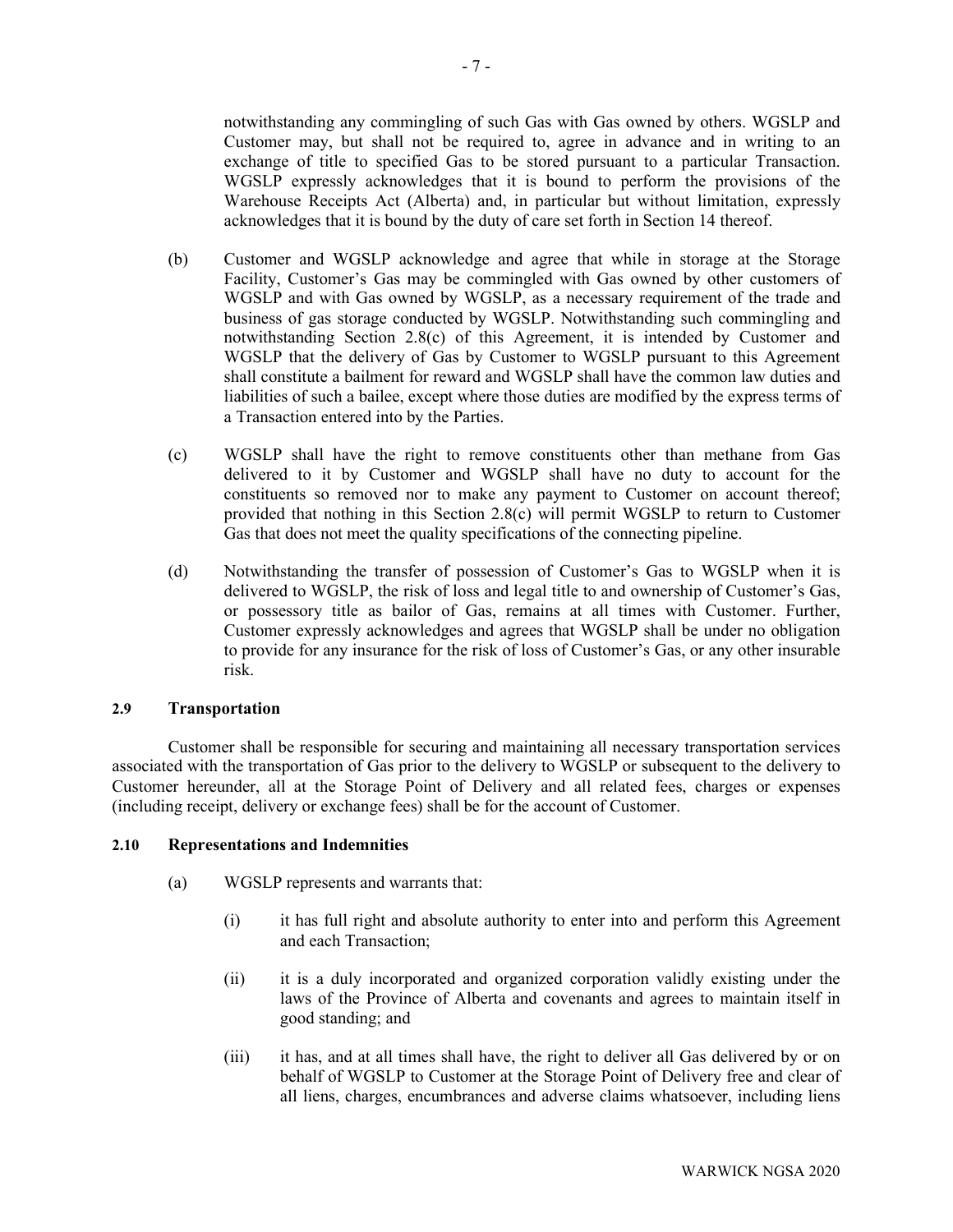to secure payment of taxes and any claims relating to the payment of royalties thereon, created by, through or under WGSLP.

Such representations and warranties will be deemed to be repeated on the date each Transaction is entered into and, in respect of the representations in Section  $2.10(a)(iii)$ , on each date of withdrawal.

- (b) Customer represents and warrants that:
	- (i) it has full right and absolute authority to enter into and perform this Agreement and each Transaction;
	- (ii) it is duly formed, organized and validly existing under the laws of its jurisdiction of incorporation and in the Province of Alberta and covenants and agrees to maintain itself in good standing; and
	- (iii) it has, and at all times shall have, good and merchantable title to, or good right to deliver, all Gas delivered by or on behalf of Customer to WGSLP at the Storage Point of Delivery free and clear of all liens, charges, encumbrances and adverse claims whatsoever, including liens to secure payment of taxes and any claims relating to the payment of royalties thereon.

<span id="page-10-0"></span>Such representations and warranties will be deemed to be repeated on the date each Transaction is entered into and, in respect of the representations in Section [2.10\(b\)\(iii\),](#page-10-0) on each date of delivery.

(c) Customer hereby agrees to be liable for and indemnify and save WGSLP, including its officers, directors and agents, harmless from and against, any and all claims, demands, suits, actions, debts, accounts, damages, costs, losses, liabilities and expenses arising from or out of claims of any and all Persons to Gas delivered to WGSLP or to royalties, fees, levies, expenses, taxes or other charges thereon, or arising out of Customer's negligence or breach of this Agreement.

# **ARTICLE 3 TERM**

#### **3.1 Term**

This Agreement, made effective as of the date first above written, creates the contractual relationship between WGSLP and Customer for entering into Transactions. From time to time there may be no Transaction then in effect, in which case this Agreement will continue until either party delivers a written termination notice to the other party, which will terminate this Agreement on the date specified therein, provided such date is: (a) at least thirty (30) days after the date such notice is received; and (b) subject to [Article 6,](#page-12-0) not earlier than the end of the Transaction Period of any outstanding Transaction.

Any termination of this Agreement shall not affect the rights and obligations of the parties hereto that accrue or arise prior to the effective date of such termination and the provisions in Sectio[n 11.15](#page-27-0) shall continue notwithstanding such termination for a further period of two years from the date of such termination.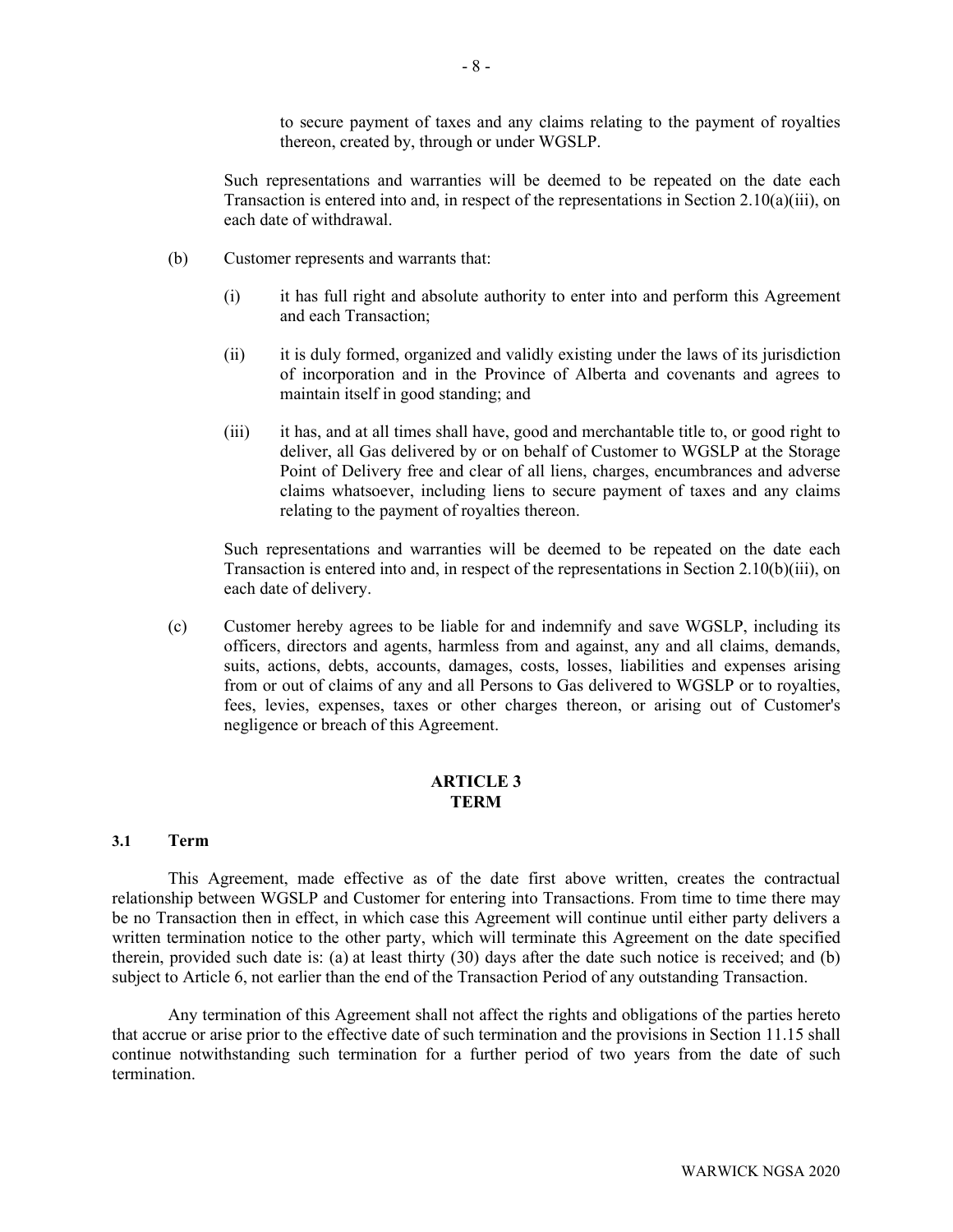## **ARTICLE 4 FEES**

#### <span id="page-11-0"></span>**4.1 Fees**

Customer shall pay to WGSLP, and WGSLP shall pay to Customer, all fees, charges and amounts agreed to with respect to a Transaction.

#### **4.2 GST**

Customer and WGSLP each acknowledges that all fees and charges set out in any Transaction to be paid by one party to the other party are exclusive of GST, and agrees to pay the other party hereto all applicable GST on all such fees and charges.

### **4.3 Taxes and Other Charges**

If any federal, provincial, city, county or other governmental entity, or regulatory agency imposes any fee, tax, charge, levy or other amount on WGSLP in connection with the services provided to Customer hereunder, whether such amounts are in effect now or at any time during the term of this Agreement, in relation to the environment, climate change, emission reduction or any other matter, WGSLP may require Customer to pay a proportionate share of such fees and the parties hereto agree that the fees and charges set out in any Confirmation to be paid by Customer to WGSLP are exclusive of any such amounts.

## **ARTICLE 5 BILLINGS AND PAYMENTS**

#### <span id="page-11-1"></span>**5.1 Statements**

In respect of each Transaction, WGSLP shall deliver to Customer, on or before the 15th Day of each Month in which amounts are due hereunder, a statement ("**Billing Statement**") setting forth for the immediately preceding Month the following:

- (a) the amount payable by Customer in accordance with Section [4.1;](#page-11-0)
- (b) the amount, if any, payable by Customer in accordance with subsection  $2.3(i)(i)$ ;
- (c) the amount, if any, of interest charges determined in accordance with Section [5.3;](#page-12-1)
- (d) any other amounts due and payable by Customer to WGSLP, or by WGSLP to Customer, hereunder; and
- (e) the amount of any applicable GST and any other taxes, fees, levies or amounts for which Customer is responsible pursuant to Sections 4.2 and 4.3.

# **5.2 Payments**

Unless otherwise specified herein, payments to be made by Customer to WGSLP, or by WGSLP to Customer, in accordance with the Billing Statement shall be mailed or tendered by the paying party to the receiving party or deposited by electronic bank transfer in an account designated by the receiving party such that the receiving party shall receive payment in full of all amounts specified to be due and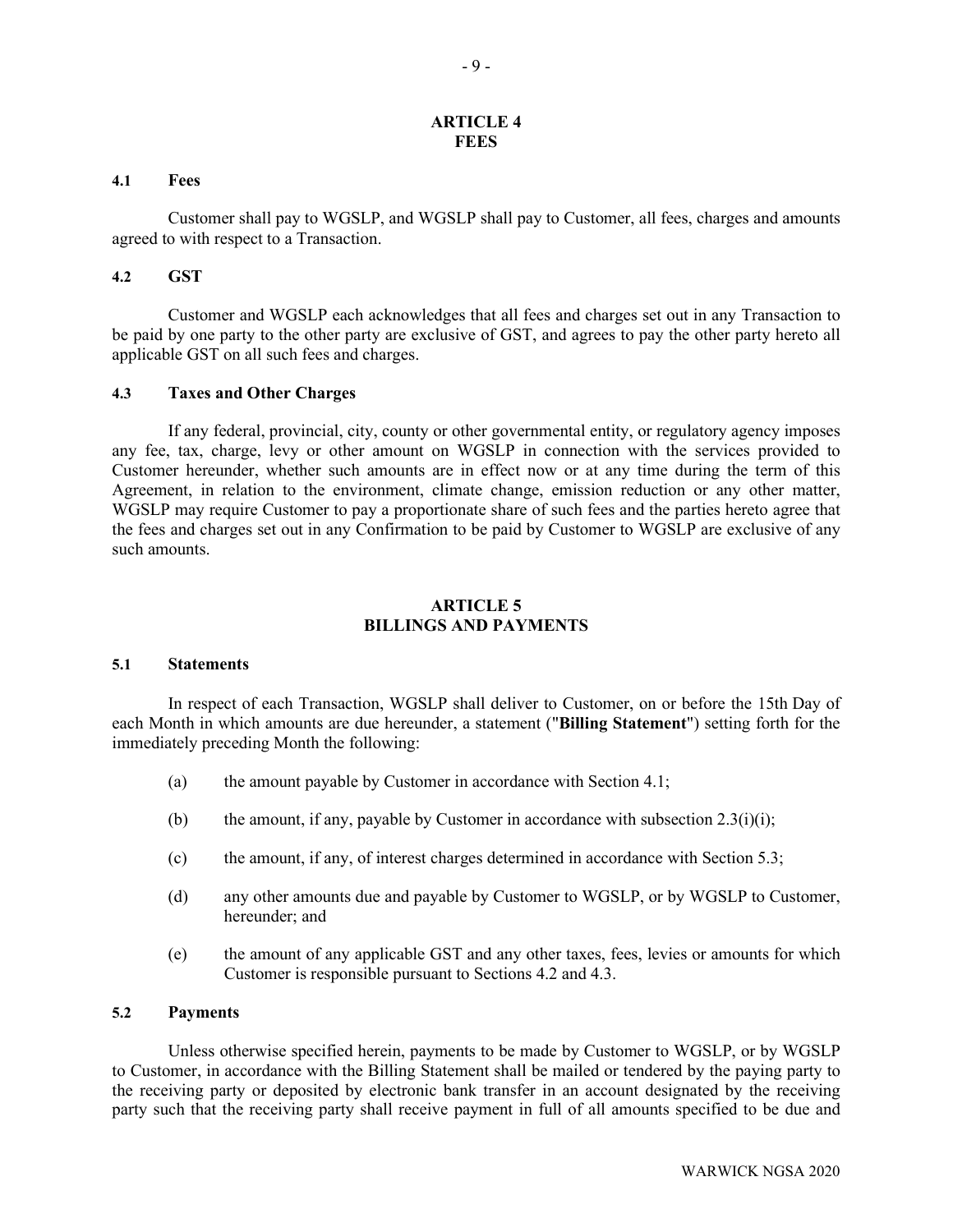owing under the Billing Statement within fifteen (15) Days of the date the Billing Statement was delivered. If, in respect of any Billing Statement, amounts are both due from WGSLP to Customer and from Customer to WGSLP on the same date and in the same currency, those amounts will be netted against each other, and the party with the net payable amount will be responsible to make payment to the party with the net receivable amount.

### <span id="page-12-1"></span>**5.3 Interest**

<span id="page-12-0"></span>If either party hereto fails to make any payment under this Agreement when due, interest thereon shall accrue at a rate of interest equal to the Prime Rate plus 2 percentage points. Interest shall be calculated based on a 365 or 366-day calendar year, as applicable.

# **ARTICLE 6 DEFAULTS**

### <span id="page-12-2"></span>**6.1 Events of Default**

The occurrence of any of the following events shall constitute an "**Event of Default**" with respect to a party (the "**Defaulting Party**"):

- (a) the failure by the Defaulting Party or, as applicable, its guarantor or other provider of Security to make, when due, any payment required under this Agreement or, as applicable, under any guarantee or other Security if such failure is not remedied within a cure period of five (5) Business Days after written notice of such failure is given to the Defaulting Party;
- (b) any representation or warranty made by the Defaulting Party or, as applicable, its guarantor or other provider of Security in or with respect to this Agreement or, as applicable, under any guarantee or other Security shall prove to have been false or misleading in any material respect when made or deemed to be repeated;
- (c) subject to Sections [6.3](#page-14-0) and [6.4,](#page-15-0) the failure by the Defaulting Party or, as applicable, its guarantor or other provider of Security to perform (unless such performance is excused by Interruption or Force Majeure) any material covenant or other material agreement set forth in this Agreement or, as applicable, such guarantee or Security (other than its obligations to make any payment or obligations which are otherwise specifically covered in this Section as a separate Event of Default), and such failure is not cured within five (5) Business Days after written notice thereof is given to the Defaulting Party;
- (d) an assignment or transfer by the Defaulting Party in violation of Section [11.8;](#page-25-0)
- (e) the Defaulting Party, or, as applicable, its guarantor or other provider of Security:
	- (i) makes an assignment or any general arrangement for the benefit of creditors;
	- (ii) files a petition or otherwise commences, authorizes or acquiesces in the commencement of a proceeding or cause under any bankruptcy or similar law for protection from its creditors;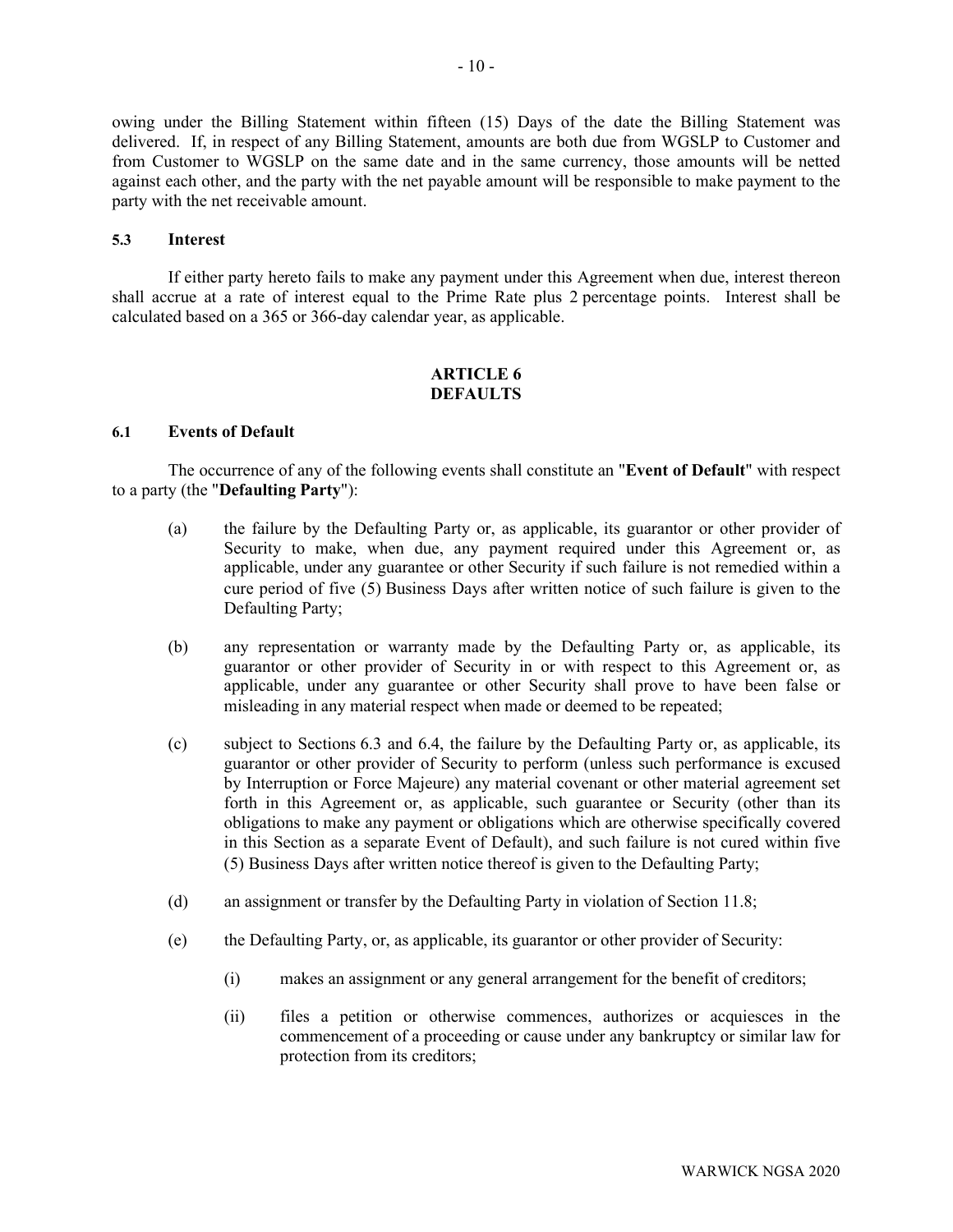- (iii) has a petition under any bankruptcy or similar law filed against it and such petition is not dismissed, discharged, stayed or restrained, in each case within thirty (30) days of the institution thereof;
- (iv) otherwise becomes bankrupt or insolvent (however evidenced); or
- (v) is unable to pay its debts as they fall due;
- (f) the failure to provide, establish, maintain, extend or increase Security when required pursuant to [Article 9](#page-20-0) of this Agreement, if such failure is not remedied within a cure period of five (5) Business Days after written notice of such failure is given to the Defaulting Party; or
- (g) the occurrence of a Receipt Default or Delivery Default.

# **6.2 General Remedies**

Upon the occurrence of an Event of Default with respect to the Defaulting Party at any time during the term of this Agreement, the Non-Defaulting Party may in its sole and absolute discretion and in addition to any other rights or remedies which it may have at law or equity or otherwise available to it, exercise any one or more of the following remedies:

- (a) if the Non-Defaulting Party is WGSLP, it shall be entitled to refuse to accept further deliveries of Gas from Customer during the Injection Period, suspend deliveries of Gas to Customer during the Withdrawal Period, or both, under any one or more Transactions until such Event of Default has been remedied and no further Event of Default by Customer exists;
- <span id="page-13-0"></span>(b) the Non-Defaulting Party may, upon written notice to the Defaulting Party, and which notice shall be given no later than thirty (30) Days after the occurrence of the Event of Default, establish a date on which any one or more outstanding Transactions designated by the Non-Defaulting Party will terminate or, alternatively at the discretion of the Non-Defaulting Party, a date on which this Agreement and all outstanding Transactions will terminate (the "**Early Termination Date**"). In respect of any Early Termination Date, the Non-Defaulting Party shall within five (5) Days after the Early Termination Date in good faith calculate the Liquidated Damages as defined herein resulting from the termination of each such Transaction and notify the Defaulting Party of same. The Liquidated Damages shall be paid by the Party owing same within three (3) Days of Defaulting Party's receipt of such notice. For the purposes of this subsection, the term "**Liquidated Damages**", with respect to the Non-Defaulting Party, shall mean the sum of:
	- (i) with respect to a terminated Transaction, the difference between:
		- (A) any amounts owed (whether or not then due) by the Defaulting Party to the Non-Defaulting Party and for which payment has not yet been made as of the Early Termination Date plus all other charges or net amounts owed (whether or not then due) by the Defaulting Party to the Non-Defaulting Party relating to Gas deliveries or receipts in respect of the terminated Transaction (including, without limitation, under Section [6.3](#page-14-0) or [6.4\)](#page-15-0); minus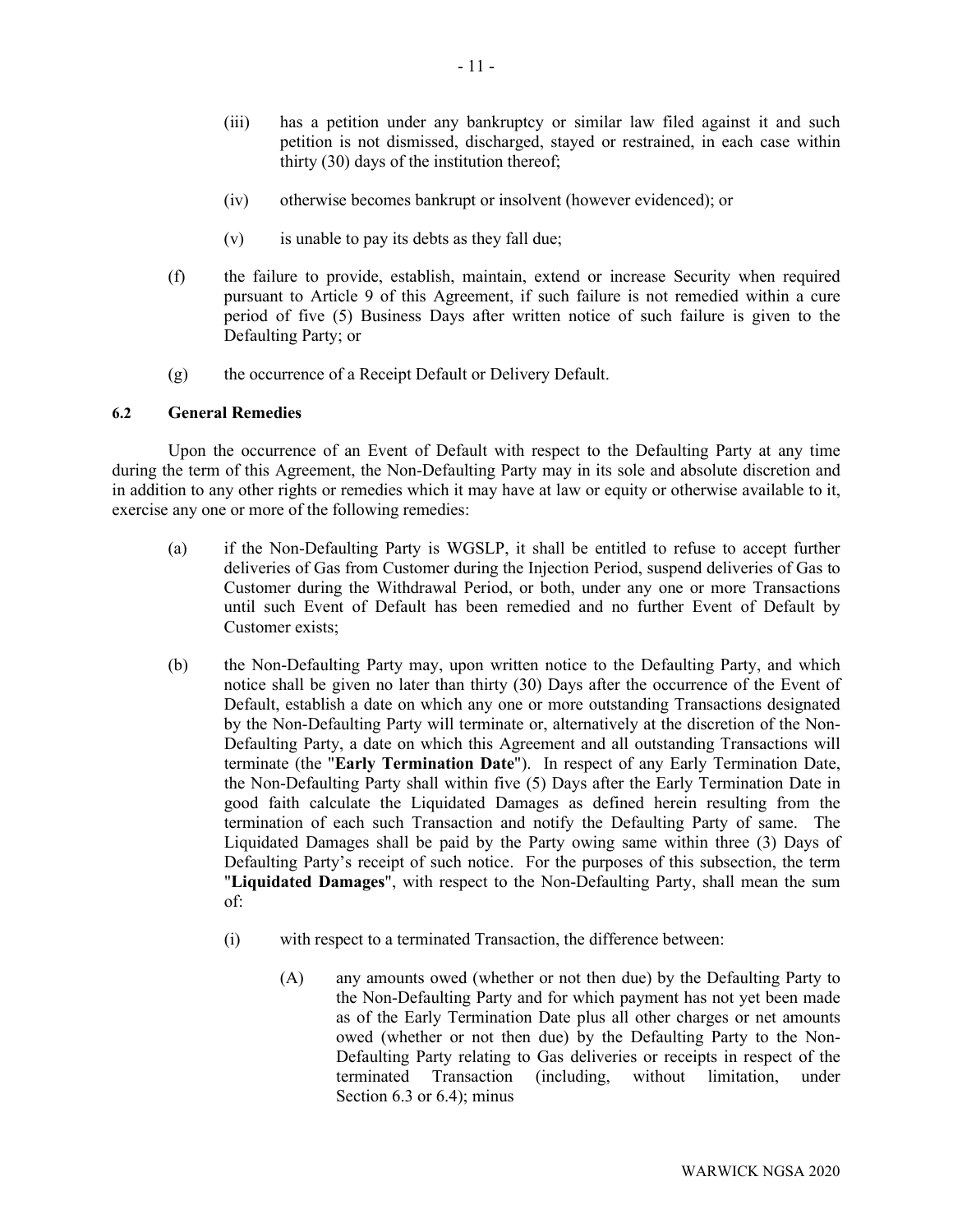- (B) any amounts owed (whether or not then due) by the Non-Defaulting Party to the Defaulting Party and for which payment has not yet been made as of the Early Termination Date plus all other charges or net amounts owed (whether or not then due) in respect of the terminated Transaction by the Non-Defaulting party to the Defaulting Party in respect of the terminated Transaction (including, without limitation, under Section [6.3](#page-14-0) or [6.4\)](#page-15-0); plus
- (ii) the sum for each terminated Transaction of the present value of the economic loss, if any, minus the present value of the economic gain, if any, up to but not exceeding the amount of the present value of any economic loss deemed to have been suffered or realized, as applicable, by the Non-Defaulting Party in securing a replacement contract or meeting any other obligation as a result of the termination of each terminated Transaction, including, without limitation, any costs of implementing such placement transactions.

If the sum of (i) and (ii) is positive, the Defaulting Party shall pay the Non-Defaulting Party such amount and if the sum of (i) and (ii) is negative, the Non-Defaulting Party shall pay the Defaulting Party the absolute value of such amount, and all such amounts, in respect of all such terminated Transactions, may be set off against each other.

If any Customer Inventory remains to the credit of Customer after such termination, Customer has the right to nominate for the delivery of Gas from such Customer Inventory and WGSLP shall use reasonable efforts to accommodate such nominations provided that:

- (i) WGSLP may elect to make the payment or setoff contemplated in  $2.3(i)(ii)$  and acquire title to such Gas in the manner contemplated therein, mutatis mutandis; failing which
- (ii) Customer shall pay to WGSLP the Extended Storage Fee in the manner contemplated in Section 2.3(i)(i);
- (c) if the Non-Defaulting Party is WGSLP, it shall be entitled to exercise its rights under any lien at law on Gas stored in the Storage Facility by Customer including the lien provided under the *Warehousemen's Lien Act* (Alberta);
- (d) if the Non-Defaulting Party is WGSLP, it shall be entitled to exercise any and all rights and remedies available under this Agreement or at law in respect of the security interest granted pursuant to Section 9.2, and any related Security, and apply the proceeds thereof to satisfy any Customer Obligations; and
- (e) the Non-Defaulting Party may exercise any rights of set-off contemplated in [Article 7.](#page-17-0)

# <span id="page-14-0"></span>**6.3 Delivery Defaults**

(a) **By WGSLP** - Upon the occurrence of a Delivery Default by WGSLP, Customer may elect by written notice to WGSLP within two (2) Business Days after the date of such occurrence to have the Gas at issue treated as Default Gas and if WGSLP has not cured the Delivery Default, the following shall apply: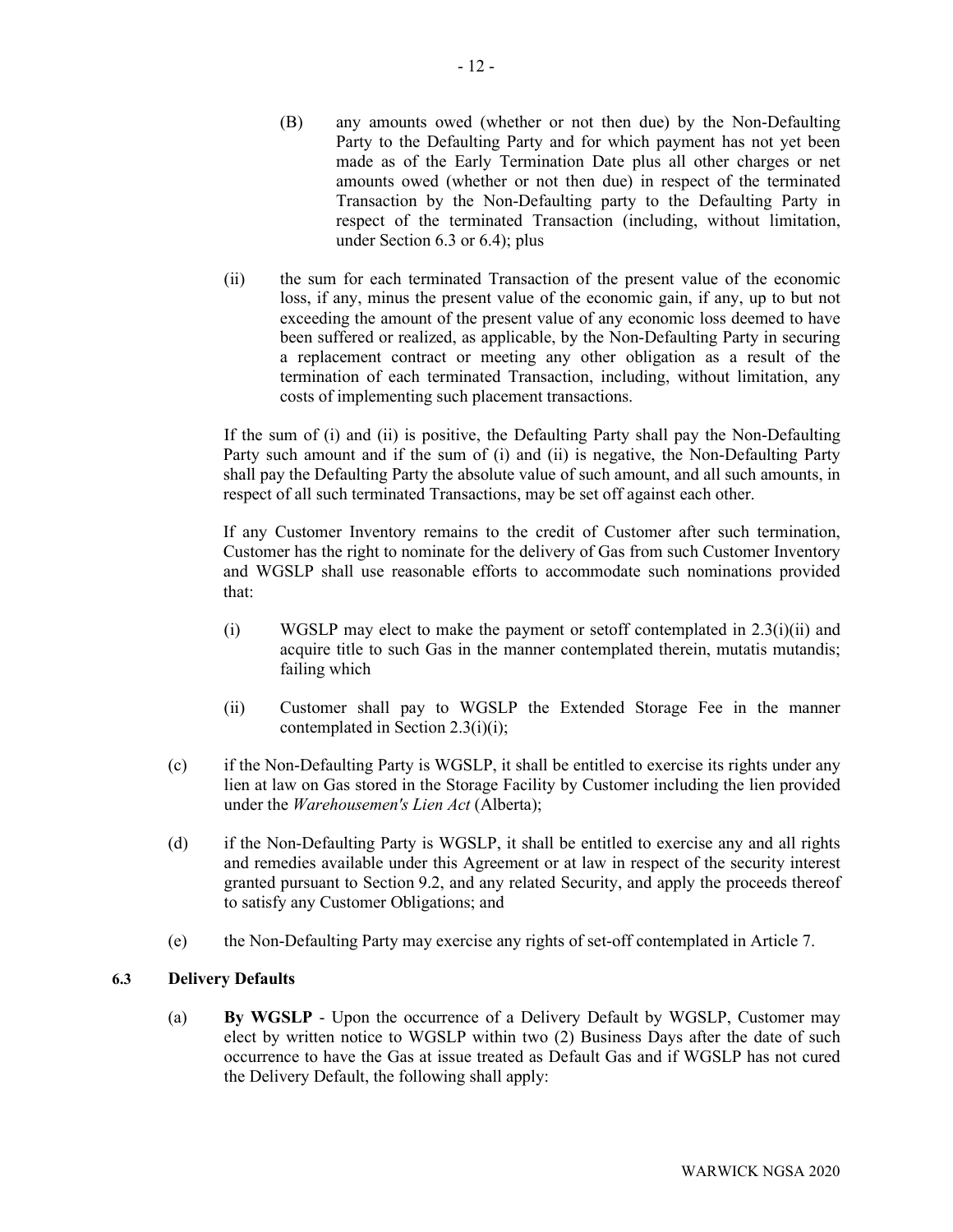- <span id="page-15-1"></span>(i) WGSLP shall be liable to Customer for, and shall pay to Customer within two (2) Business Days of an invoice from Customer, the aggregate of the following amounts:
	- (A) the product of the quantity of Default Gas and the Spot Price; multiplied by
	- (B) 105%;
- (ii) upon payment by WGSLP of the amount referred to in paragraph [\(i\) above,](#page-15-1)  WGSLP shall be deemed to have delivered Customer's nomination on the relevant Day or period and the Customer Inventory shall be deemed to be decreased by the quantity of Default Gas; and
- (iii) Customer shall be liable for the payment of all other amounts payable hereunder in respect of the Default Gas prior to the Delivery Default including injection fees and demand fees.
- <span id="page-15-2"></span>(b) **By Customer** - Upon the occurrence of a Delivery Default by Customer, WGSLP may elect by written notice to Customer within two (2) Business Days after the date of such occurrence to have the Gas at issue treated as Default Gas, in which case the following shall apply:
	- (i) Customer shall be liable to WGSLP for, and shall pay to WGSLP within two (2) Business Days of an invoice from WGSLP, the aggregate of the following amounts:
		- (A) the product of the quantity of Default Gas and the Spot Price; multiplied by
		- (B)  $105\%$ ;
	- (ii) upon payment by Customer of the amount referred to in paragraph [\(i\) above](#page-15-2) within the time specified therein, Customer shall be deemed to have delivered Customer's nomination on the relevant Day or period and the Customer Inventory shall be deemed to be increased by the quantity of Default Gas; and
	- (iii) Customer shall be liable for the payment of all other amounts payable hereunder in respect of the Default Gas prior to the date upon which the payment in paragraph (ii) above is received, including injection fees and demand fees.
- (c) For greater certainty, upon the Defaulting Party curing a Delivery Default in accordance with the provisions of this Section [6.3,](#page-14-0) such Delivery Default shall not constitute an Event of Default.

### <span id="page-15-0"></span>**6.4 Receipt Defaults**

(a) **By WGSLP** - Upon the occurrence of a Receipt Default by WGSLP, Customer may elect by written notice to WGSLP within two (2) Business Days after the date of such occurrence to cause WGSLP to arrange for the purchase and injection of Default Gas for the account of Customer and the following shall apply: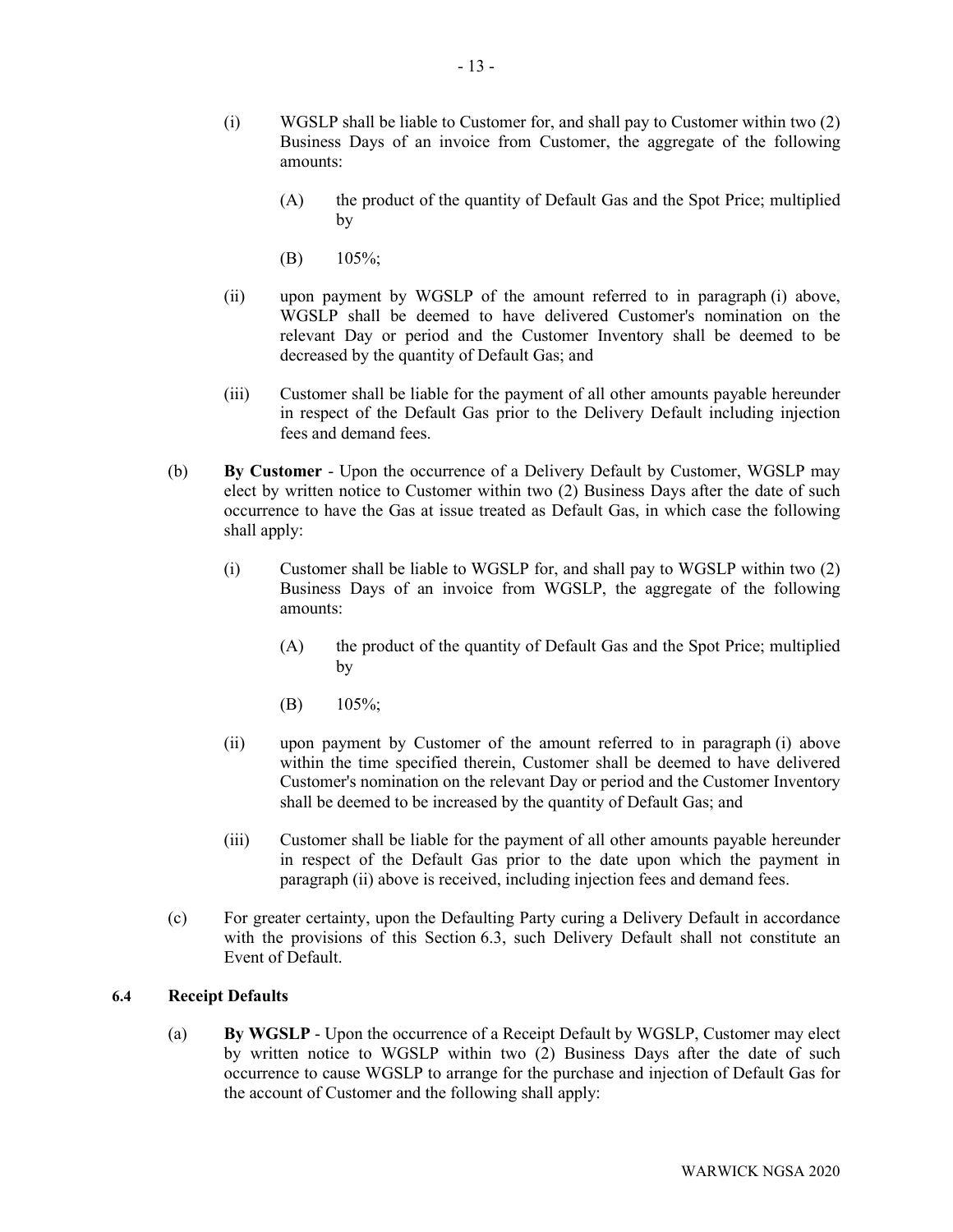- <span id="page-16-0"></span>(i) Customer shall pay to WGSLP for the aggregate of the following amounts:
	- (A) the product of the quantity of Default Gas and the Spot Price; multiplied by
	- $(B)$  95%;
- (ii) upon payment by Customer of the amount referred to in paragraph [\(i\) above,](#page-16-0)  Customer shall be deemed to have delivered Customer's nomination on the relevant Day or period and the Customer Inventory shall be deemed to be increased by the quantity of Default Gas; and
- (iii) Customer shall be liable for the payment of all other amounts payable hereunder in respect of the Default Gas prior to the date upon which the payment in paragraph (ii) above is received, including injection fees and demand fees.
- (b) **By Customer**  Without limiting the provisions of subsection [2.3\(i\),](#page-7-1) but not in duplication thereof, upon the occurrence of a Receipt Default by Customer, WGSLP may elect by written notice to Customer within two (2) Business Days after the date of such occurrence to have the Gas at issue treated as Default Gas in which case the following shall apply:
	- (i) WGSLP shall pay to Customer for the aggregate of the following amounts:

the product of the quantity of Default Gas and the Spot Price; multiplied by 95%; Provided that WGSLP shall not be obligated to pay such amount to Customer until such time as Customer has fully performed all of its obligations under this Agreement;

- (ii) upon payment by WGSLP of the amount referred to in paragraph [\(i\) above,](#page-16-0)  WGSLP shall be deemed to have delivered Customer's nomination on the relevant Day or period and the Customer Inventory shall be deemed to be decreased by the quantity of Default Gas; and
- (iii) Customer shall be liable for the payment of all other amounts payable hereunder in respect of the Default Gas prior to the Receipt Default, including injection fees and demand fees.
- (c) For greater certainty, upon the Defaulting Party curing a Receipt Default in accordance with the provisions of this Section [6.4,](#page-15-0) such Receipt Default shall not constitute an Event of Default.

## **6.5 Expenses**

Should an Event of Default occur, the Defaulting Party shall be liable to the Non-Defaulting Party for all reasonable expenses incurred by the Non-Defaulting Party, including legal costs on a solicitor and his own client basis and other expenses, in connection with the enforcement of this Agreement by the Non-Defaulting Party.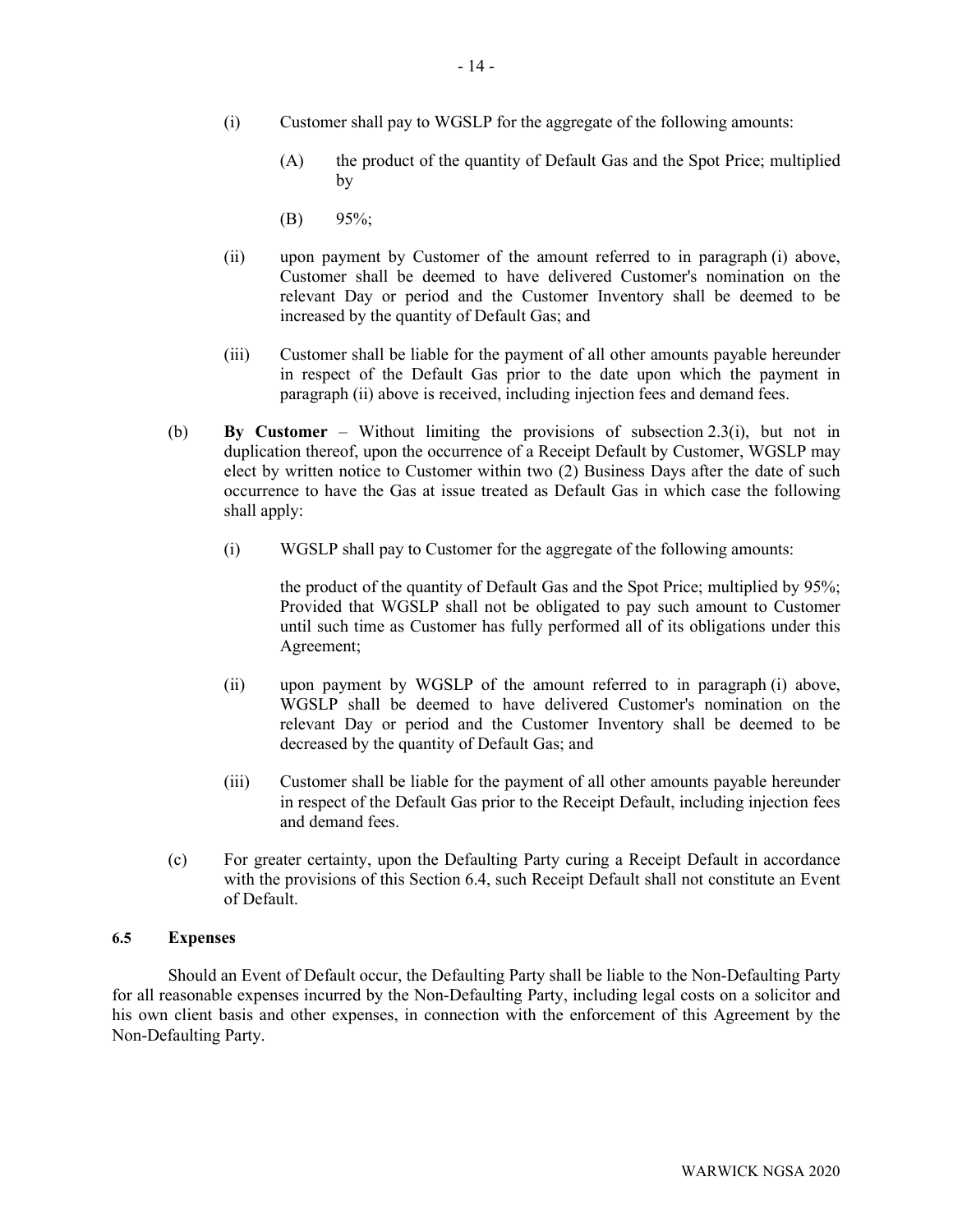# **ARTICLE 7 SET OFF**

## <span id="page-17-1"></span><span id="page-17-0"></span>**7.1 Set Off**

- (a) In addition to any rights now or hereafter granted under the terms of this Agreement or any other agreement between the parties or under applicable law and not by way of limitation of any such rights, upon the occurrence of an Event of Default hereunder, the Non-Defaulting Party is hereby authorized by the Defaulting Party at any time or from time to time without notice to the Defaulting Party or to any other Person, any such notice being hereby expressly waived to the extent permitted by law, to set off and to appropriate and to apply any sum or obligation, whether or not arising under this Agreement, whether matured or unmatured and irrespective of currency, place of payment or booking office of the sum or obligation, at any time held or owing by the Non-Defaulting Party or for the credit or account of the Defaulting Party (including all amounts owing by or to Customer under any other agreement with WGSLP ("**Related Agreement**")) against and on account of any sum or obligations of the Defaulting Party to the Non-Defaulting Party due and payable or to become due and payable to the Non-Defaulting Party , whether matured or unmatured and irrespective of currency, place of payment or booking office of the sum or obligation; and for this purpose may convert one currency into another. If any sum or obligation is unascertained, the Non-Defaulting Party may in good faith estimate that sum or obligation and set off in respect of that estimate.
- (b) For the purposes of the foregoing, the Non-Defaulting Party shall be entitled to:
	- (i) convert any obligation denominated in one currency into another currency at such rates of exchange as it deems appropriate in good faith and in a commercially reasonable manner;
	- (ii) except as described herein or in any Related Agreement, convert any obligation to deliver non-cash property into an obligation to deliver cash in an amount determined by it as it deems appropriate in good faith and in a commercially reasonable manner;
	- (iii) set off and recoup any amounts irrespective of the currency or place of payment of any obligation to or from the Defaulting Party ; and
	- (iv) if an obligation is unascertained, in good faith estimate the obligation and set off and recoup in respect of that estimate, subject to the relevant party accounting to the other when the obligation is ascertained.
- (c) For the purposes of converting any Gas in storage under a Related Agreement into an obligation to deliver cash for the purposes of this Section [7.1,](#page-17-1) the value of all Gas in storage for the account of Customer under such Related Agreement shall be equal to the product of the quantity of Gas in storage and the Spot Price.
- (d) The Non-Defaulting Party shall not be required to pay the Defaulting Party any amounts owing to it hereunder until the Non-Defaulting Party receives confirmation satisfactory to it in its sole discretion that all other obligations of any kind whatsoever of the Defaulting Party to the Non-Defaulting Party has been fully and finally performed.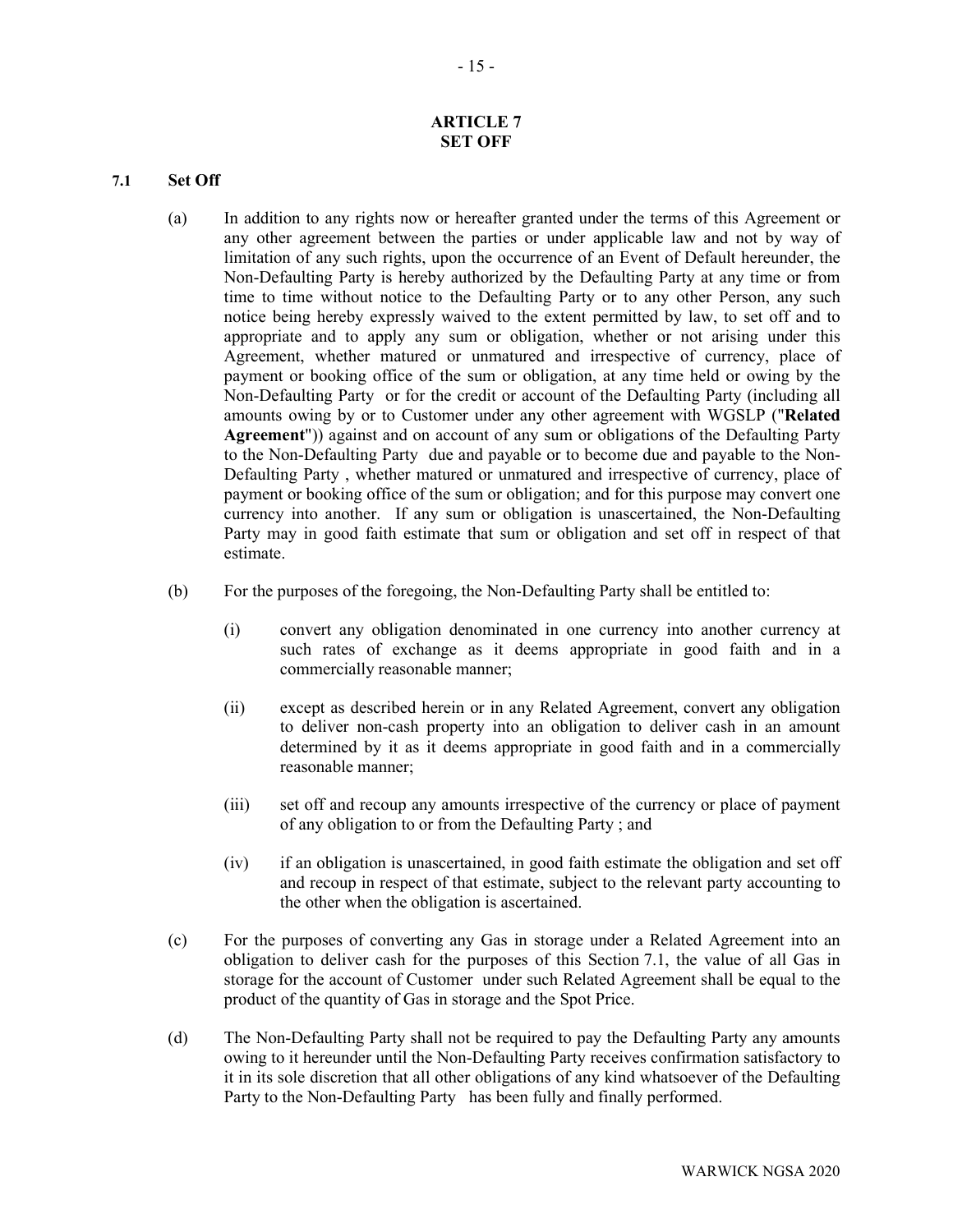# **ARTICLE 8 INTERRUPTION AND FORCE MAJEURE**

### <span id="page-18-3"></span><span id="page-18-0"></span>**8.1 Interruptions**

- (a) Notwithstanding the provisions of this Agreement, WGSLP may at any time and from time to time restrict, interrupt or curtail the Injection Rate and/or the Withdrawal Rate in order to perform repairs, maintenance or construction on the Storage Facility, to change the operating mode of the Storage Facility from injection to withdrawal or vice versa, and/or to monitor pressures of the Storage Facility under static conditions.
- <span id="page-18-4"></span>(b) The ability of WGSLP to deliver or receive Gas hereunder may be limited by low or high pressure, respectively, in the NGTL pipeline system or any other connecting pipeline system at the Storage Point of Delivery. When any such low or high pressure limits WGSLP's ability to deliver or receive Gas hereunder, WGSLP may restrict, interrupt or curtail the Injection Rate or Withdrawal Rate.
- <span id="page-18-5"></span>(c) NGTL and the other connecting pipelines at the Storage Point of Delivery may restrict, interrupt or curtail receipts or deliveries of Gas from or to the Storage Facility. WGSLP shall not be obligated hereunder to receive or deliver more Gas than NGTL and the other connecting pipelines receive or deliver to the Storage Facility.
- (d) WGSLP shall give Customer notice and the particulars of any Interruption to Customer as soon as practicable. In the case of repairs, maintenance or construction planned at least thirty (30) Days in advance, WGSLP shall give Customer at least thirty (30) Days prior written notice of such activities, including reasonable particulars thereof.
- (e) Any restriction, interruption or curtailment pursuant to this Section [8.1](#page-18-0) shall only occur after all interruptible service has been restricted, interrupted or curtailed first and all firm service shall be restricted, interrupted or curtailed pro rata based on the quantity of Gas nominated for delivery or receipt in accordance with this Agreement relative to the applicable Contract Quantity (or similar) under all WGSLP's firm service gas storage transactions.
- (f) The occurrence of an Interruption shall be deemed not to be a breach of the covenants or obligations of WGSLP hereunder and WGSLP shall not be liable to Customer, in damages or otherwise, by reason thereof. In the event of an Interruption during the Withdrawal Period or the Injection Period, the Withdrawal Period or the Injection Period shall be extended by an equal number of Days to the number of Days the Interruption was occurring.

#### <span id="page-18-2"></span><span id="page-18-1"></span>**8.2 Force Majeure**

(a) Subject to the other provisions of this Article, if either party to this Agreement fails to observe or perform any of the covenants or obligations herein imposed upon it and such failure shall have been occasioned by, or in consequence of, Force Majeure, as hereinafter defined, such failure shall be deemed not to be a breach of the covenants or obligations of the affected party hereunder and the party affected by the Force Majeure shall not be liable to the other party, in damages or otherwise, by reason thereof. In the event of the occurrence of a Force Majeure during the Withdrawal Period, the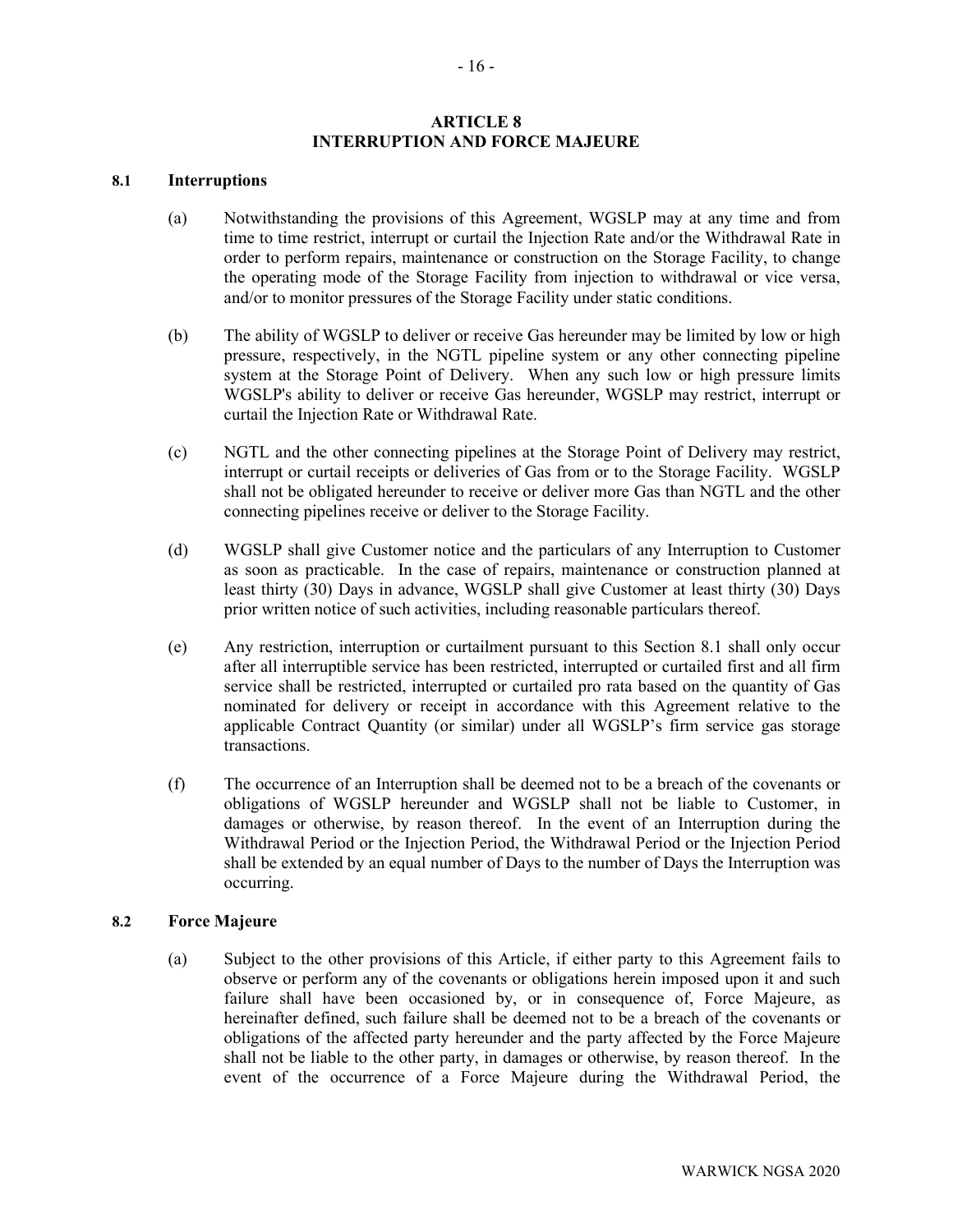Withdrawal Period shall be extended by an equal number of Days to the number of Days the interruption was occurring.

- <span id="page-19-0"></span>(b) For the purposes of this Agreement, "**Force Majeure**" shall mean any cause, event or condition that prevents the party claiming Force Majeure from performing, in whole or in part, any covenant or obligation of it under this Agreement, which cause, event or condition is not within the control of the party claiming Force Majeure and which by the exercise of due diligence and planning such party could not have prevented or is unable to overcome, including but not limited to:
	- (i) any acts of God, including, but not limited to, lightning, earthquakes, storms, floods, fires, washouts, landslides and epidemics;
	- (ii) any strikes, lockouts or other industrial disturbances;
	- (iii) acts of the Queen's enemy, sabotage, wars, blockades, insurrections, riots, arrests, restraints or civil disturbances;
	- (iv) explosions, breakages of or accidents to machinery or lines of pipe, hydrate obstructions of lines of pipe, freezing of wells or delivery facilities, well blowouts, craterings or any other interruption of the storage facility that are not within the control of WGSLP; and
	- (v) any event of force majeure declared by NGTL or any other connecting pipeline.

In this subsection [8.2\(b\),](#page-19-0) the term "**due diligence and planning**" when applied to WGSLP shall mean that the standards and practices generally prevailing among prudent operators of similar commercial storage facilities in the Province of Alberta have been adhered to, and when applied to Customer shall mean that the standards and practices generally prevailing among natural gas producers and marketers in the Province of Alberta have been adhered to.

- (c) Neither party shall be entitled to the benefit of the provisions of subsection [8.2\(a\)](#page-18-1) under any or all of the following circumstances:
	- (i) to the extent that the failure was caused by the negligence of the party claiming suspension; or
	- (ii) to the extent that the failure was caused by the party claiming suspension having failed to remedy the condition where it is within that party's ability to do so and to resume the performance of such covenants or obligations, with reasonable dispatch; or
	- (iii) if the failure was caused by lack of funds or is with respect to the payment of any amount or amounts then due under this Agreement, or was caused by any change in the market price of Gas, the failure of native reserves or production there from or other economic hardship; or
	- (iv) unless as soon as possible after the happening of the occurrence relied upon or as soon as possible after determining that the occurrence was in the nature of Force Majeure and would affect the claiming party's ability to observe or perform any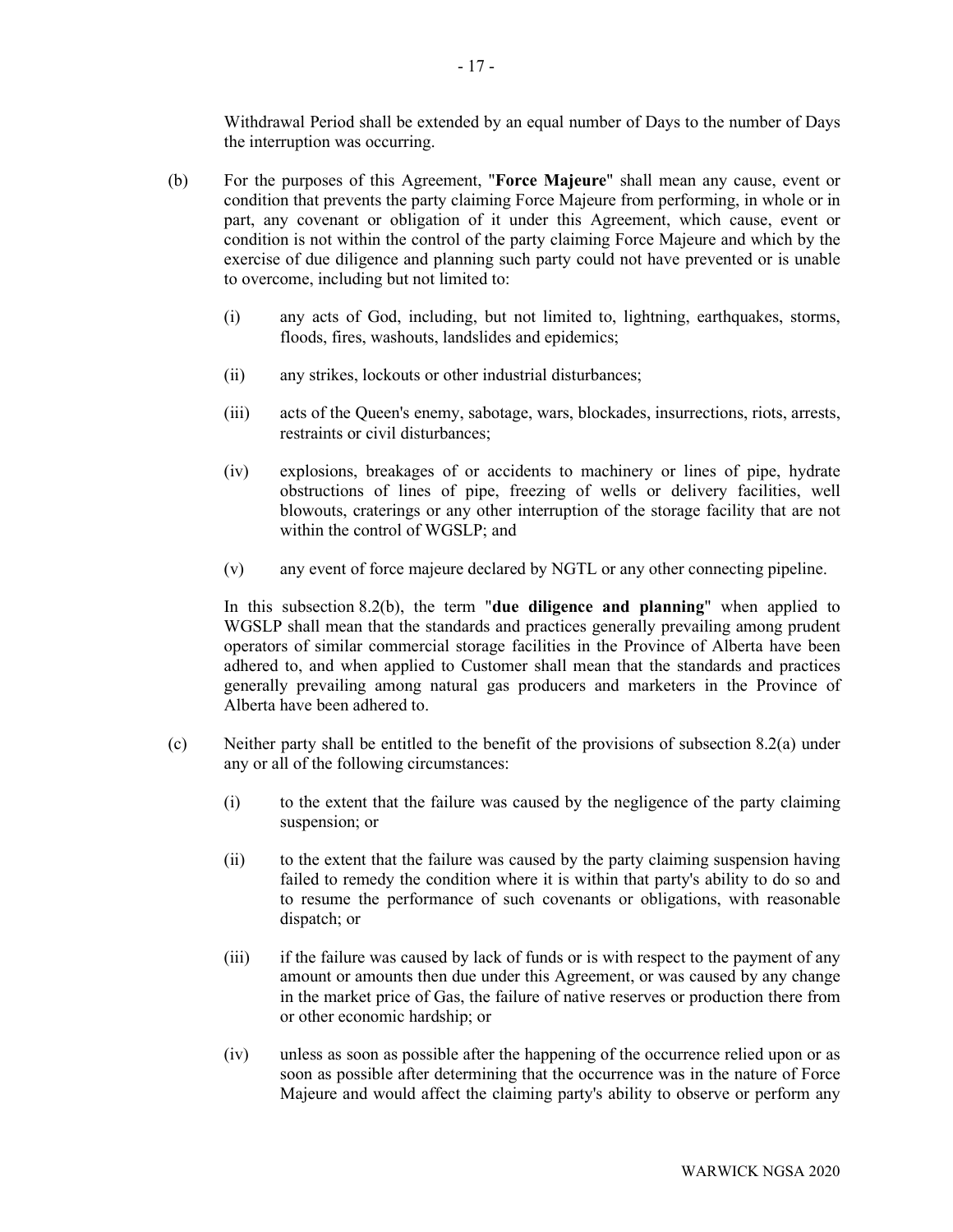of its covenants or obligations under this Agreement, the party claiming suspension shall have given to the other party notice to the effect that such party is unable by reason of Force Majeure (the nature whereof shall be therein specified) to perform the particular covenants or obligations.

- (d) The party claiming suspension shall likewise give notice, as soon as possible after the Force Majeure condition is remedied, to the effect that the same is remedied and that such party has resumed, or is then in a position to resume, the performance of such covenants or obligations.
- (e) Notwithstanding anything to the contrary in this Article expressed or implied, the parties agree that the settlement of strikes, lockouts and other industrial disturbances shall be entirely within the discretion of the particular party involved therein and such party may make settlement thereof at such time and on such terms and conditions as it may deem to be advisable and no delay in making such settlement shall deprive such party of the benefit of this Section [8.2](#page-18-2) hereof.
- (f) To the extent WGSLP declares a Force Majeure under this Agreement, WGSLP shall first restrict its obligations with respect to interruptible service and then shall restrict its obligations for firm service pro rata based on the Contract Quantity under this Agreement relative to the Contract Quantity under all WGSLP's firm service gas storage transactions.

# **ARTICLE 9 FINANCIAL INFORMATION, SECURITY AND CREDIT SUPPORT**

### <span id="page-20-0"></span>**9.1 Information**

Customer shall provide to WGSLP as soon as reasonably possible all financial and other information WGSLP reasonably requests, including, without limitation, the most recently completed annual and quarterly financial statements of Customer, or, if applicable, the guarantor of the Customer Obligations, in order that WGSLP may within 120 Days of its fiscal year end, in the case of annual financial statements, and within 60 Days of the end of each fiscal quarter, in the case of quarterly financial statements, and, as soon as reasonably possible after request, all other financial information reasonably requested by WGSLP to enable WGSLP to establish Customer's credit worthiness in the context of the Customer Obligations.

### **9.2 Security Interest**

In addition to, and not in substitution for, any lien provided under the *Warehousemen's Lien Act*  (Alberta) at law in favor of WGSLP, Customer hereby grants, assigns, transfers and charges to and in favor of WGSLP a continuing security interest in, and a secured charge and mortgage on (i) all Gas comprising the Customer Inventory and the rights of Customer under this Agreement and (ii) all Security pledged or delivered to or received by WGSLP hereunder, as security for the Customer Obligations. Upon the return by WGSLP to Customer of any Security (including the withdrawal of Gas), the security interest and lien granted on such Security will be released immediately and, to the extent possible, without any further action by either party.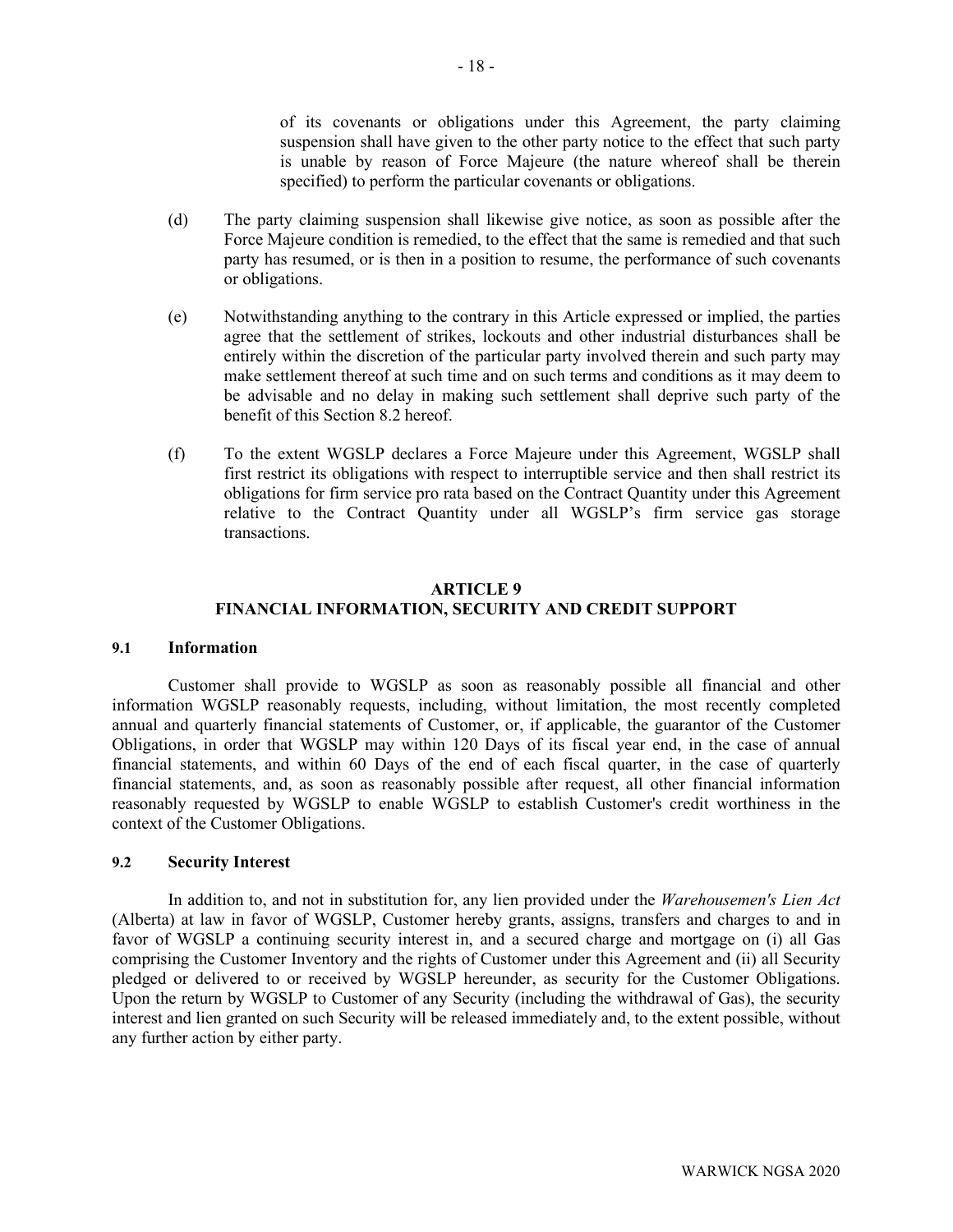# <span id="page-21-0"></span>**9.3 Credit Support Obligations**

- (a) Customer agrees that it shall deliver to WGSLP from time to time at the request of WGSLP all security (the "**Security**") in form, substance and amount as is satisfactory to WGSLP in its sole discretion having regard to the exposure of WGSLP on a mark to market basis under the Transactions from time to time and any other amounts which may be or become due and owing by Customer to WGSLP from time to time hereunder. The Security may be in the form of a letter of credit, third party guarantee or such other property of Customer which is, in the sole discretion of WGSLP, adequate to secure the Customer Obligations hereunder.
- (b) If a demand for Security is made by WGSLP the relevant Security shall be delivered not later than the close of business on the next Business Day after such demand.
- (c) In the event of a dispute as to value of the Security, the determination made by WGSLP shall be final and binding absent manifest error.
- (d) Customer shall not, without WGSLP's prior written consent: (i) grant, create, assume or suffer to exist any encumbrance affecting any of its properties, assets or other rights charged or otherwise encumbered by WGSLP under the Security and having priority over the Security; or (ii) dispose of any of its properties or assets charged or otherwise encumbered by WGSLP under the Security.

# **9.4 Security Comprised of Letters of Credit**

Where Security is comprised of letters of credit, the following terms shall apply to such letters of credit, in addition to the other terms of this Article 9:

- (a) Renewal and Replacement
	- (i) Customer shall renew or cause to be renewed each outstanding letter of credit on a timely basis as provided in the relevant letter of credit.
	- (ii) If the financial institution issuing a letter of credit has indicated its intention not to renew such letter of credit, Customer shall provide a substitute or replacement letter of credit at least twenty (20) Business Days prior to the expiration of the outstanding letter of credit.
	- (iii) A failure by the financial institution issuing a letter of credit to honor WGSLP's properly documented request to draw on the outstanding letter of credit shall constitute an Event of Default by Customer pursuant to subsection 6.1(a) hereunder.
- (b) Drawing under Letter of Credit
	- (i) In addition to the remedies set forth in Article 6, upon the occurrence of an Event of Default by Customer, WGSLP may at any time and from time to time draw on a letter of credit granted by Customer in favor of WGSLP in an amount necessary to satisfy any Customer Obligations.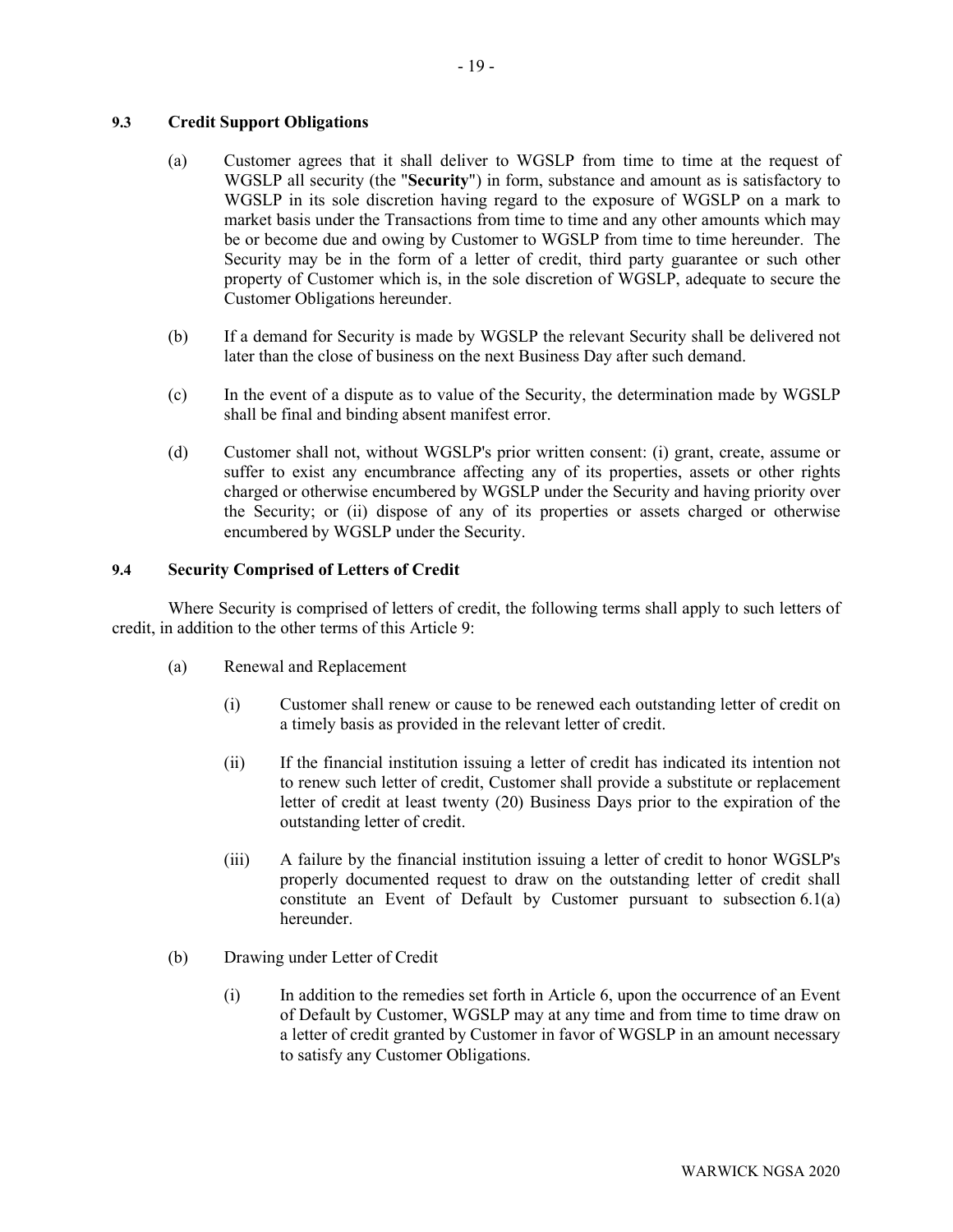- (ii) A drawing may be made on a letter of credit upon submission to the financial institution issuing the letter of credit of a certificate of an officer of WGSLP specifying the amounts of the unsatisfied Customer Obligations.
- (c) Return of Letter of Credit

WGSLP agrees to return any letters of credit as soon as practicable after all Customer Obligations are fully and finally satisfied, subject to any return by WGSLP of any excess Security held by it from time to time.

(d) Failure to Renew or Replace Letter of Credit

If Customer shall fail to renew or replace an outstanding letter of credit as required by WGSLP, then WGSLP may draw on the entire undrawn portion of any outstanding letter of credit upon submission to the issuing financial institution of a certificate of an officer of WGSLP specifying the full amount of the letter of credit, all in accordance with the specific requirements of the letter of credit. The proceeds of such draw down (the "Cash Collateral") shall be subject to the terms and conditions of this Section 9.4.

- (e) Cash Collateral
	- (i) Any Cash Collateral received by WGSLP shall be immediately deposited with a financial institution which is acceptable to WGSLP acting reasonably.
	- (ii) The Cash Collateral shall be held by the WGSLP (i) in all circumstances in Calgary, Alberta and (ii) in accordance with the terms of this Agreement.
	- (iii) The WGSLP shall invest and reinvest the Cash Collateral in an interest-bearing account.
	- (iv) The parties hereto agree that WGSLP is under no obligation to release the Cash Collateral to Customer unless and until the conditions set out below in subsection  $9.4(e)(v)$  are fully satisfied. Until such conditions are fully satisfied, WGSLP may retain the Cash Collateral and may, without any notice to Customer or any other preliminary step whatsoever, set-off, draw upon and apply the Cash Collateral (and any interest which has accrued thereon from time to time) as against and in payment of any amounts that are due and owing to WGSLP in respect of any Customer Obligations that have not been paid to WGSLP within the time allowed for payment under this Agreement.
	- (v) Customer shall be entitled to have the entire amount (or such balance thereof remaining at any time after WGSLP's exercise of its set-off rights in subsection  $9.4(e)(iv)$ ) of the Cash Collateral together with accrued interest thereon released to it upon providing to WGSLP a replacement letter of credit or other Security in the amount of the Cash Collateral or upon full and final satisfaction of the Customer Obligations.

## **9.5 Care of Security**

Without limiting the rights of WGSLP under Section 9.6, WGSLP will exercise reasonable care to assure the safe custody of all Security to the extent required by applicable law, and in any event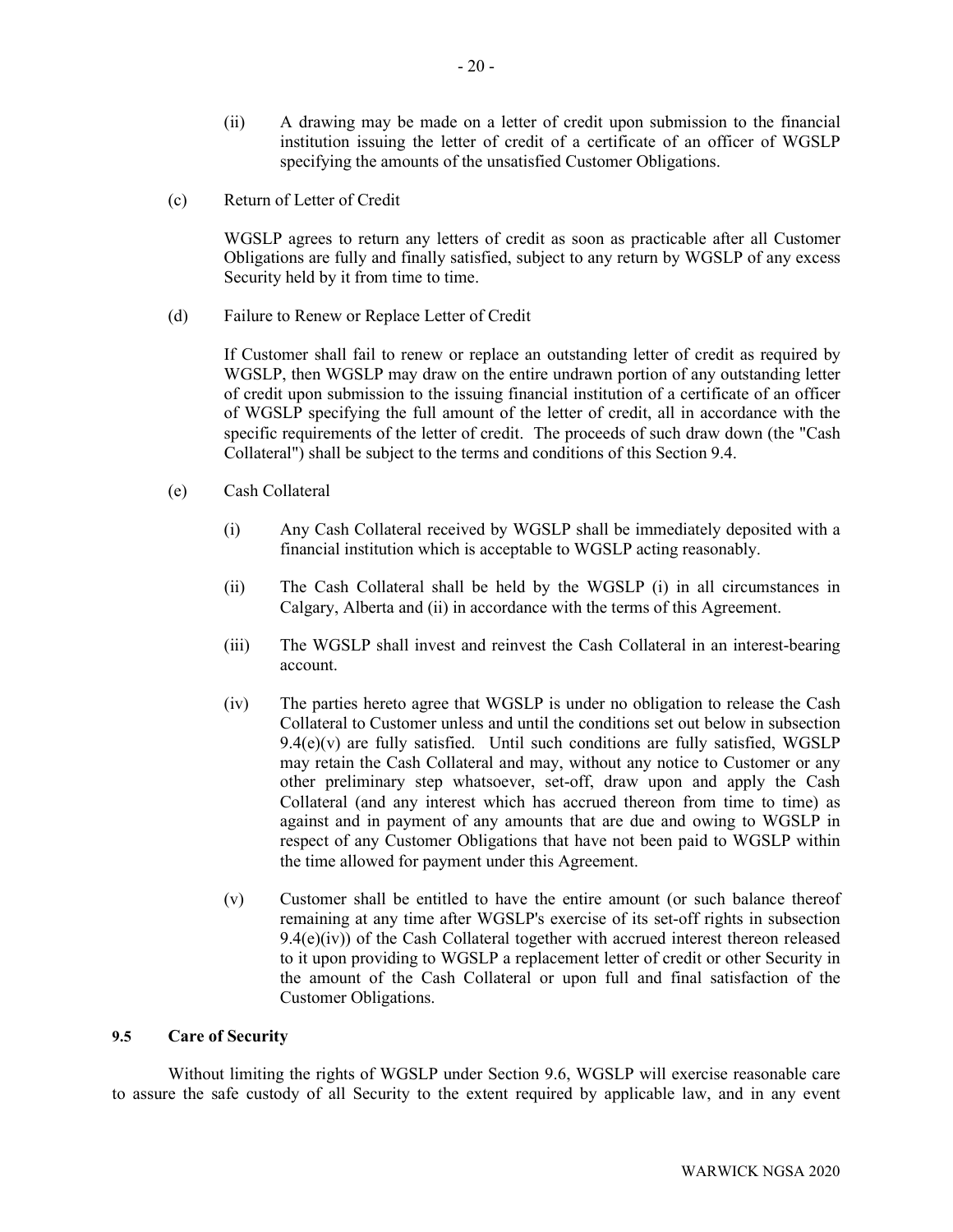WGSLP will be deemed to have exercised reasonable care if it exercises at least the same degree of care as it would exercise with respect to its own property. Except, as specified in the preceding sentence, WGSLP will have no duty with respect to Security, including, without limitation, any duty to enforce or preserve any rights pertaining thereto.

### **9.6 Use of Security**

Without limiting the rights and obligations of WGSLP hereunder, WGSLP will have the right to:

- (a) sell, pledge, rehypothecate, assign, invest, use, commingle or otherwise dispose of, or otherwise use in its business any Security it holds, free from any claim or right of any nature whatsoever of Customer, including any equity or right of redemption by Customer; and
- (b) register any Security in the name of WGSLP.

For purposes of any rights or remedies authorized under this Agreement, WGSLP will be deemed to continue to hold all Security, regardless of whether WGSLP has exercised any rights with respect to any Security pursuant to paragraphs (a) or (b) above.

# **ARTICLE 10 NOTICES AND PAYMENTS**

#### <span id="page-23-0"></span>**10.1 Notices**

(a) Other than in respect to nominations, which shall be provided in accordance with Section 2.3, all communications and notices to the parties pursuant to this Agreement shall be directed as follows:

| If to WGSLP:    | Warwick Gas Storage LP, by its general partner<br>Warwick Gas Storage Ltd.<br>400, 607 8 <sup>th</sup> Avenue SW<br>Calgary, AB<br><b>T2P 0A7</b><br><b>Attention: Marketing</b> |
|-----------------|----------------------------------------------------------------------------------------------------------------------------------------------------------------------------------|
| If to Customer: | Attention:                                                                                                                                                                       |

(b) Subject to the terms and conditions hereof, any notice may be given by sending the same by prepaid courier, in an envelope properly addressed to the Person to whom the notice is being given and shall be deemed to be given when received by such Person. Any notice may also be given by facsimile addressed to the Person to whom such notice is to be given at such Person's address for notice, and any such notice so served shall be deemed to have been given upon the earlier of acknowledgement of receipt by a responsible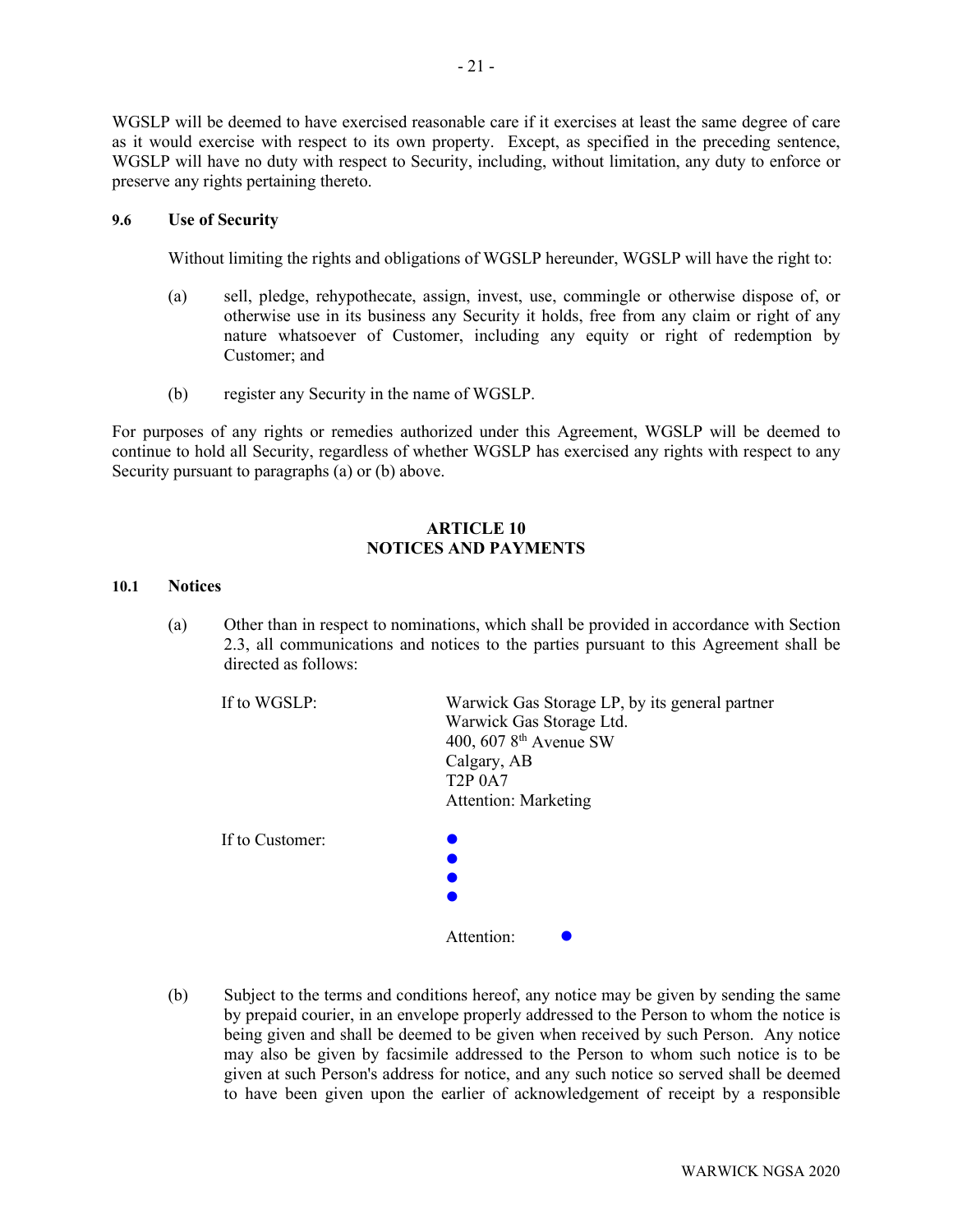employee of the recipient and twenty-four (24) hours after effective transmission of the same, Saturdays, Sundays and statutory holidays excepted. Any notice may also be delivered by hand to the Person to whom such notice is to be given at such Person's address for notice, and such notice shall be deemed to have been given when received by such Person or his representative. Any notice may also be given by telephone followed immediately by letter or facsimile and any notice so given shall be deemed to have been given as of the date and time of the telephone notice.

(c) Either party hereto may change its address for notice by providing written notice of same to the other party hereto in the manner contemplated in this Section [10.1.](#page-23-0)

### **10.2 Payments**

Customer shall make such payments to WGSLP as are required hereunder to the bank account identified by WGSLP in an invoice. WGSLP may change the bank account at any time by providing written notice of same to Customer.

### **ARTICLE 11 MISCELLANEOUS**

#### **11.1 Canadian Securities Matters**

To the extent any Transaction shall constitute a "commodity contract" or an "OTC derivative" pursuant to the *Securities Act* (Alberta), each party confirms that it is a "Qualified Party" within the meaning of paragraph 9.1 of the Alberta Securities Commission Blanket Order BOR#91-503.

#### **11.2 Eligible Financial Contracts**

The parties confirm that this Agreement and all Transactions and any related guarantee each and together constitute an "eligible financial contract" under the *Bankruptcy and Insolvency Act* (Canada), the *Companies' Creditors Arrangement Act* (Canada) and the *Winding-up and Restructuring Act* (Canada) and will be similarly treated under and in all proceedings related to bankruptcy or insolvency of a party.

#### **11.3 Reference Price**

Notwithstanding any term or provision of this Agreement to the contrary, if at any time any reference price, whether posted or otherwise, or any reference price publication, referred to in this Agreement should cease to exist, either permanently or temporarily, or if the basis upon which it was determined as at the date hereof is changed, altered or varied in any material respect, for whatever reason, then the Parties shall promptly meet together to agree upon a replacement reference price or reference price publication, as the case may be, and failing such agreement within five (5) Business Days after the Parties first meet, the matter shall be resolved by the Parties pursuant to an arbitration conducted pursuant to the *Arbitration* Act (Alberta).

#### **11.4 Entire Agreement**

This Agreement supersedes all other agreements, documents, writings and verbal understandings among the Parties relating to the subject matter hereof, and expresses the entire agreement of the parties hereto with respect to the subject matter hereof.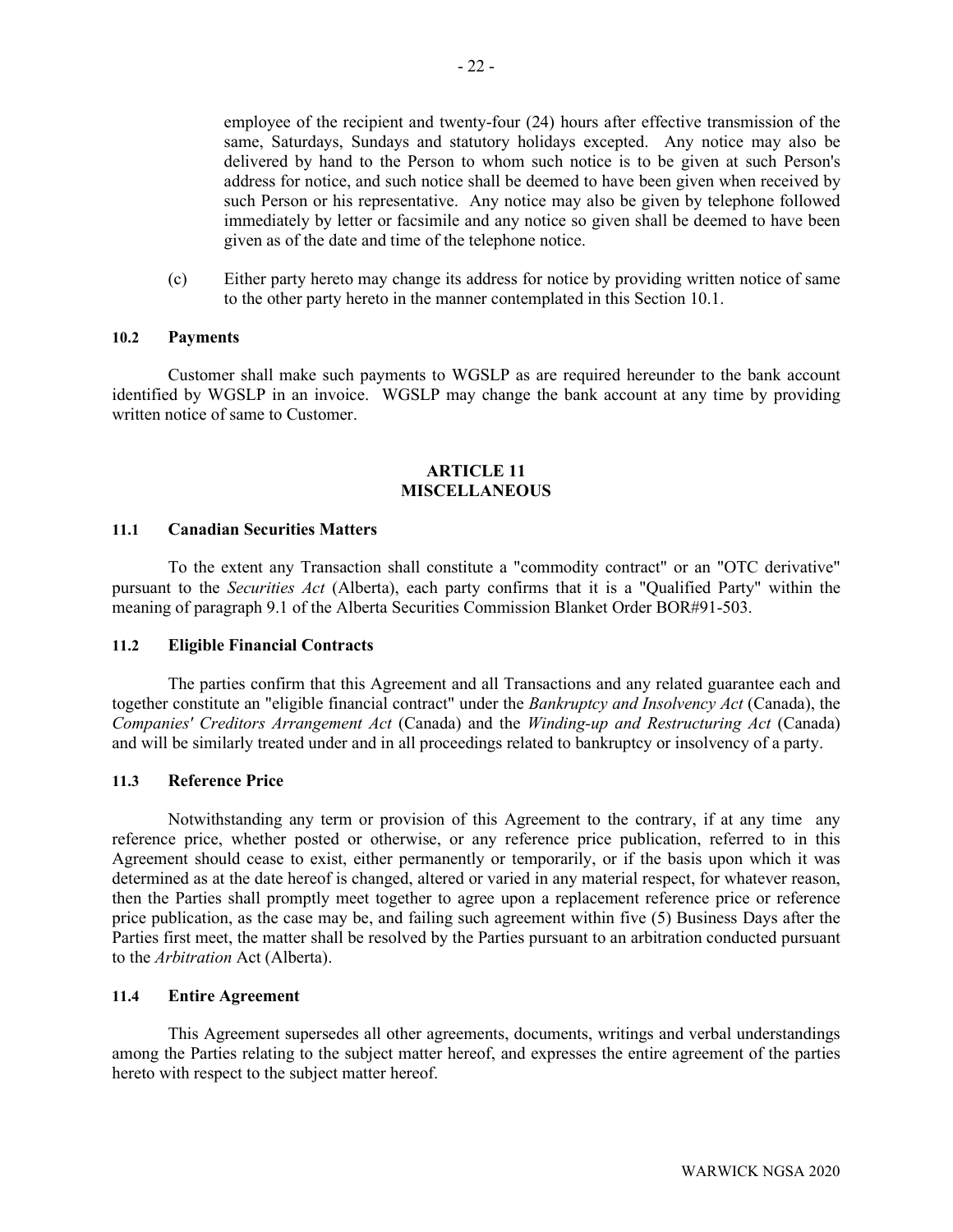## **11.5 Recording of Conversations**

Each party hereto agrees and acknowledges that the other party may record conversations relating to Transactions and that such recorded conversations may be used as evidence in any legal, arbitration or other dispute resolution procedure. The parties expressly waive all rights to, and expressly agree not to contest or otherwise argue against such use of, any such recordings relevant to a disputed Transaction nor to contest or assert a defense to the validity or enforceability of Transactions entered into orally under laws relating to whether certain agreements are to be in writing or signed by the party to be thereby bound.

# **11.6 Further Assurances**

From time to time, as and when reasonably requested by a party hereto, the other party hereto shall execute and deliver or cause to be executed and delivered all such documents and instruments and shall take or cause to be taken all such further or other actions to implement or give effect to the transaction herein described, provided such documents, instruments or actions are consistent with the provisions of this Agreement and accepted industry practices. All such further documents, instruments or actions shall be delivered or taken at no additional consideration other than reimbursement of any expenses reasonably incurred by the party providing such further documents or instruments or performing such further acts by the party at whose request such documents or instruments were delivered or acts performed.

# **11.7 Units of Measurement**

The definitions of all units of measurement and their prefixes used throughout this Agreement shall be in accordance with the International System of Units (SI).

### <span id="page-25-0"></span>**11.8 Assignment**

- (a) No assignment, transfer or conveyance of this Agreement by Customer shall be effective and binding on WGSLP unless made in compliance with this Section 11.8.
- (b) Customer may not assign its rights and obligations hereunder without the prior written consent of WGSLP, which consent shall not be unreasonably withheld, and no such assignment shall release Customer from its obligations hereunder without the prior written consent of WGSLP to such release, which consent shall not be unreasonably withheld.
- (c) In the event Customer wishes to assign its rights and obligations hereunder, Customer shall provide to WGSLP any information in respect of the assignee, including, without limitation, any financial information, as WGSLP may require to establish the assignee's creditworthiness and its general ability to perform its obligations under this Agreement. Upon receipt of the prior written consent of WGSLP to a proposed assignment by Customer and its rights and obligations hereunder, Customer shall only be entitled to complete the assignment and such assignment shall only be binding upon WGSLP if and when:
	- (i) the assignee has delivered to WGSLP all such documents, agreements and instruments as may be required by WGSLP to give effect to the assignment by Customer of all of its rights and obligations hereunder to the assignee, which may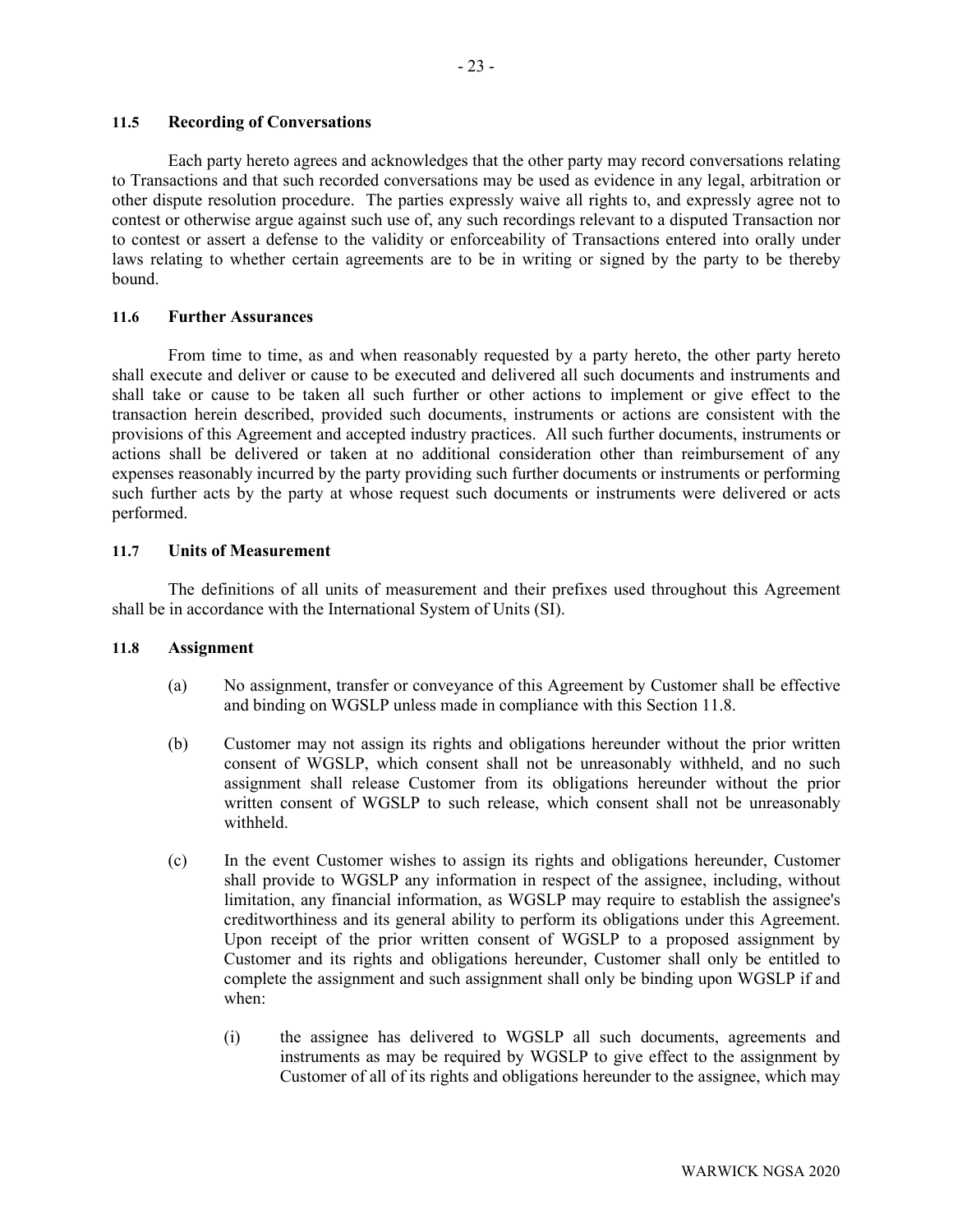include the execution by the assignee of the then current form of WGSLP's Natural Gas Storage Agreement; and

(ii) all necessary amendments to any applicable Confirmations shall have been made by Customer and WGSLP;

all in form and substance satisfactory to WGSLP, acting reasonably.

- (d) WGSLP shall be entitled to assign this Agreement, and any rights or obligations hereunder, without the consent of Customer:
	- (i) to an Affiliate; or
	- (ii) to a Person other than an Affiliate, who is the assignee of a corresponding interest in the Storage Facility;

and otherwise, with the consent of Customer, such consent not to be unreasonably withheld.

(e) Nothing in this Agreement prohibits a party from pledging or hypothecating any interest given it pursuant to this Agreement as security for its indebtedness, provided that the secured party is subject to, and agrees to be bound by, the provisions of this Agreement in any enforcement of that security.

#### **11.9 Governing Laws**

This Agreement shall be construed in accordance with the laws of the Province of Alberta and the federal laws of Canada applicable therein. Each party hereto hereby irrevocably submits to the exclusive jurisdiction of the Courts of Alberta and all courts of appeal there from for all purposes hereof, provided that the foregoing shall not restrict a party hereto from enforcing a judgment outside of Alberta including the ability to initiate an original action in the courts of another jurisdiction if the judgment cannot be enforced.

#### **11.10 Severability**

If any portion of any provision of this Agreement shall be held to be or make such provision invalid or unenforceable, such portion shall be deleted and shall not in any manner effect or render invalid or unenforceable any other portion of such provision or any other provision of this Agreement, except to the extent such portion or provision materially impairs the economic benefits or protections to be derived by a party hereto from the transactions contemplated hereby, taken as a whole.

#### **11.11 Counterpart**

This Agreement may be executed by facsimile and in counterpart, no one copy of which need be executed by both parties hereto, provided that any party executing by facsimile shall promptly provide the other party hereto with an original of its signed execution page of this Agreement. A valid and binding contract shall arise if and when counterpart execution pages (including as may be delivered by facsimile) are executed and delivered by both parties hereto.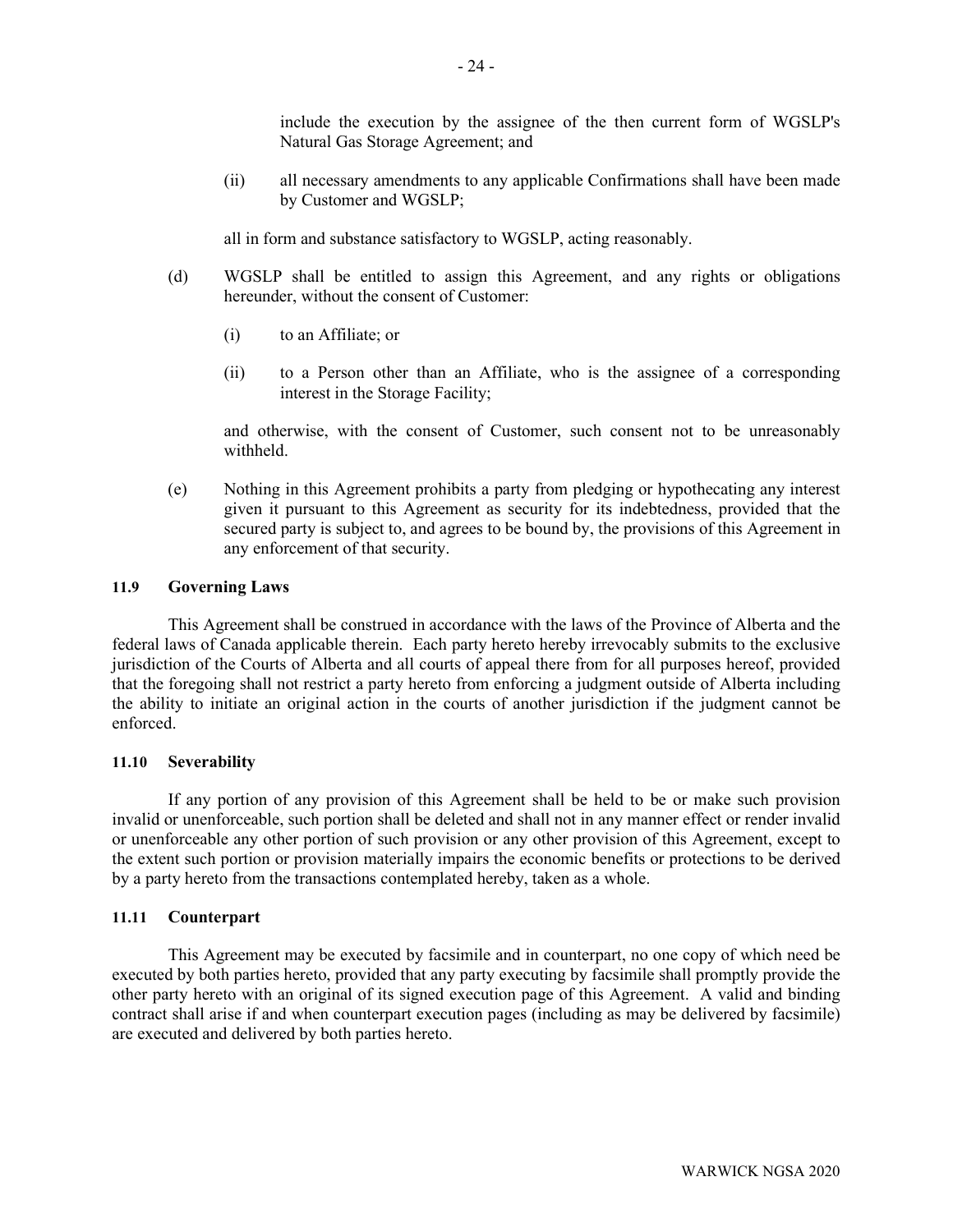#### **11.12 Limitation of Damages**

Subject to Sections [6.3](#page-14-0) and [6.4,](#page-15-0) in no event shall either party be liable hereunder to the other party for special, consequential damages, exemplary, incidental, indirect or other similar damages including loss of profits or revenues.

#### <span id="page-27-1"></span>**11.13 Waivers**

Except as otherwise provided in this Agreement, no failure on the part of any party hereto in exercising any right or remedy hereunder shall operate as a waiver thereof, nor shall any single or partial exercise of any such right or remedy preclude any other or further exercise thereof or the exercise of any right or remedy in law or in equity or by statute or otherwise conferred. Except as otherwise provided in this Agreement, no waiver of any provision of this Agreement, including this Section [11.13,](#page-27-1) shall be effective otherwise than by an instrument in writing dated subsequent to the date hereof, executed by a duly authorized representative of the party making such waiver.

#### **11.14 Amendments**

This Agreement shall not be varied in its terms or amended by oral agreement or otherwise other than by an instrument in writing dated subsequent to the date hereof, executed by a duly authorized representative of each party hereto.

### <span id="page-27-0"></span>**11.15 Confidentiality**

Each party shall keep this Agreement, any Transactions and all documents and communications provided pursuant to this Agreement including specifically all Confirmations (the "**Confidential Information**") confidential at all times and shall not disclose the Confidential Information to any third party without the other party's prior written consent; **provided however** that a party shall be entitled to disclose the Confidential Information (a) to its employees, consultants, professional advisors, Affiliates, parents or partners and to employees, consultants, professional advisors of its Affiliates, parents or partners, who have a need to know such information ("**Representatives**"); or (b) to the extent that any information must be disclosed to a third party as required by applicable laws, rules, and regulations of governmental authorities. Notwithstanding the foregoing, the Confidential Information does not include information that:

- (i) was at the time of disclosure or thereafter became generally available to the public other than as a result of any act or omission by the recipient or anyone to who the recipient or the recipient's Representatives disclosed such information;
- (ii) was or became lawfully known to the recipient or the recipient's Representatives on a non-confidential basis and not in contravention of any applicable law from a source (other than the disclosing party) that is entitled to disclose the information; or
- (iii) if the information is not subject to another confidentiality agreement or other obligation of secrecy, it was already in the possession of the recipient or the recipient's Representatives or was lawfully acquired by them.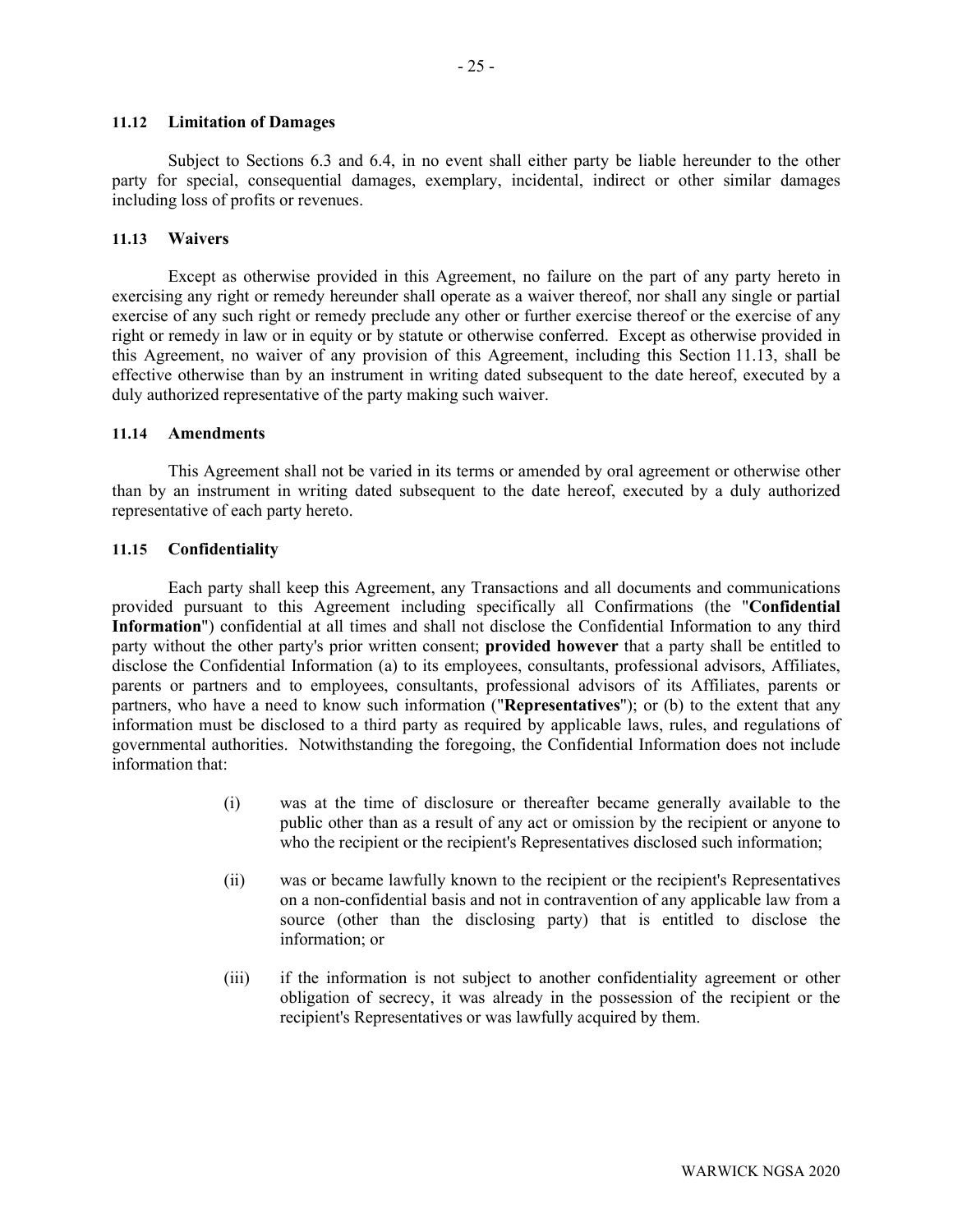IN WITNESS WHEREOF this Agreement has been properly executed by the parties hereto as of the date first above written.

# **WARWICK GAS STORAGE LP, by its general partner Warwick Gas Storage Ltd.**

**[CUSTOMER]**

Per: Per:

[Name] [Title]

[Name] [Title]

Per: Per:

[Name] [Title]

[Name] [Title]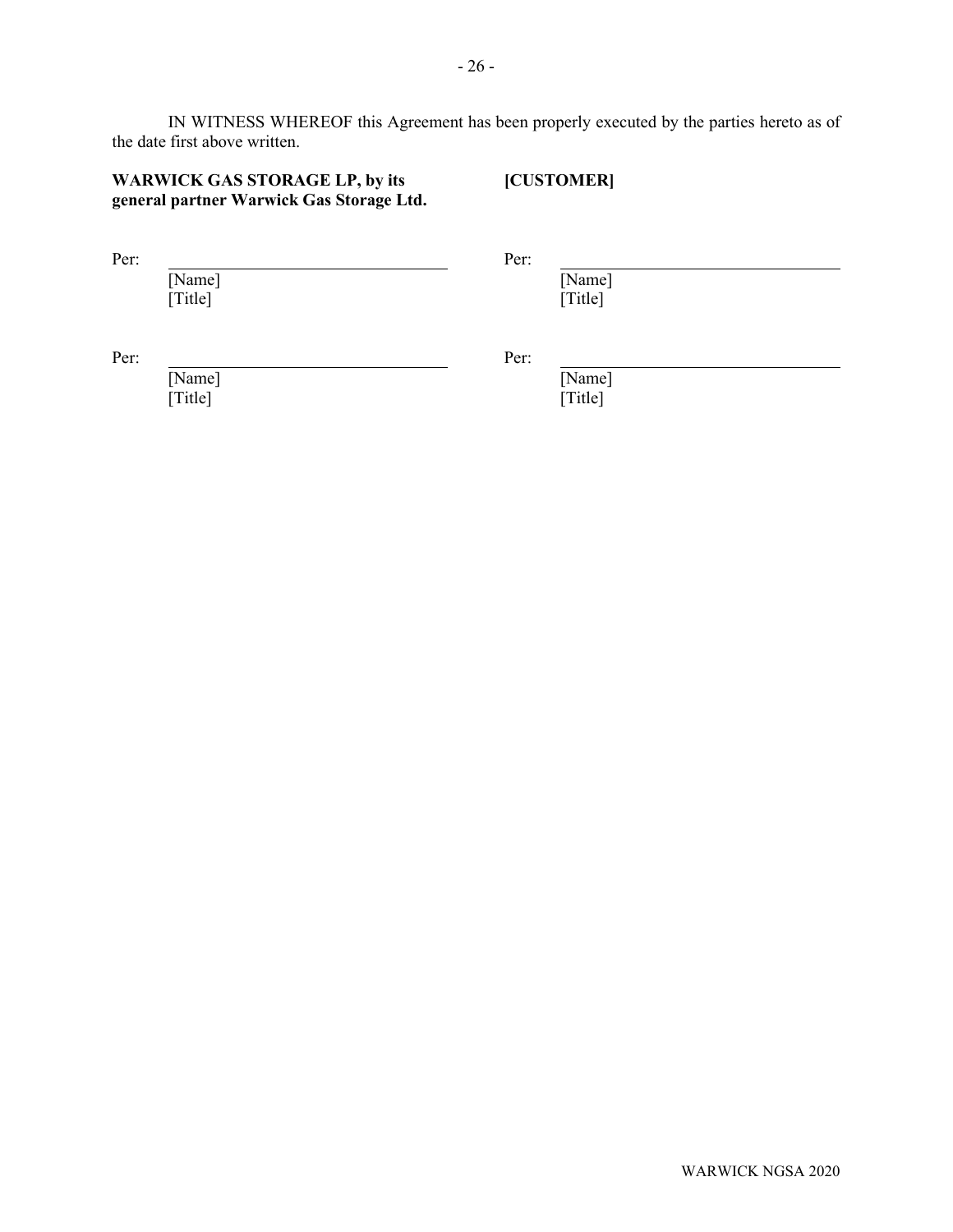# <span id="page-29-0"></span>**SCHEDULE "A" DEFINITIONS**

"**Affiliate**" means, in respect of any Person, any other Person which directly or indirectly controls, is controlled by or is under common control with that Person, and for the purposes of this definition "**control**" means possession, directly or indirectly, of the power to direct or cause the direction of management and policies through ownership of voting securities, contract, voting trust or otherwise;

"**Agreement**", "**this Agreement**", "**herein**", "**hereof**", "**hereunder**" and similar expressions mean or refer to this Natural Gas Storage Agreement including any amendments hereto and all Transactions hereunder;

"**Billing Statement**" shall have the meaning ascribed thereto in Section [5.1;](#page-11-1)

"**Business Day**" means any day which is not Saturday, Sunday or a statutory holiday in Calgary, Alberta;

"**Confidential Information**" shall have the meaning ascribed thereto in Section [11.15;](#page-27-0)

"**Confirmation**" means each Confirmation in the form attached hereto as Schedule "B" entered into by Customer and WGSLP with respect to a Transaction and "**Confirmations**" means all such Confirmations;

"**Contract Quantity**" means the quantity of Gas, applicable to the relevant Transaction, expressed in GJs, WGSLP agrees to receive from Customer, for the credit of the Customer Inventory;

"**Customer Inventory**" means, with respect to each Transaction, the quantities of Gas, expressed in GJs, that Customer has delivered to WGSLP at the Storage Point of Delivery less the quantities of Gas, if any, that WGSLP has delivered to Customer at the Storage Point of Delivery subject to the terms hereof, provided that the Customer Inventory shall not exceed the Contract Quantity for such Transaction;

"**Customer Obligations**" means all obligations of Customer to WGSLP under this Agreement;

"**Day**" means a period of twenty-four (24) consecutive hours, beginning and ending at eight hours (08:00) Mountain Standard Time or such other period as is then standard or customary in the North American petroleum and natural gas industry as designated by WGSLP and "**Daily** shall have a similar meaning;

"**Default Gas**" means:

- (a) in the case of a Receipt Default, the number of GJs of Gas not delivered due to a Receipt Default, provided that the limit of Default Gas for the applicable Day shall be, in the case that the Non-Defaulting Party is Customer, the Injection Rate for that Day and in the case that the Non-Defaulting Party is WGSLP, the Withdrawal Rate for that Day; and
- (b) in the case of a Delivery Default, the number of GJs of Gas not received due to a Delivery Default, provided that the limit of Default Gas for the applicable Day shall be, in the case that the Non-Defaulting Party is Customer, the Withdrawal Rate for that Day and in the case that the Non-Defaulting Party is WGSLP, the Injection Rate for that Day;

"**Defaulting Party**" means a party hereto in respect of which an Event of Default has occurred;

"**Delivery Default**" means a party's failure during any Day or Month of the Transaction Period to discharge its obligations to deliver Gas to the other party at the Storage Point of Delivery, as required under the terms of a Transaction;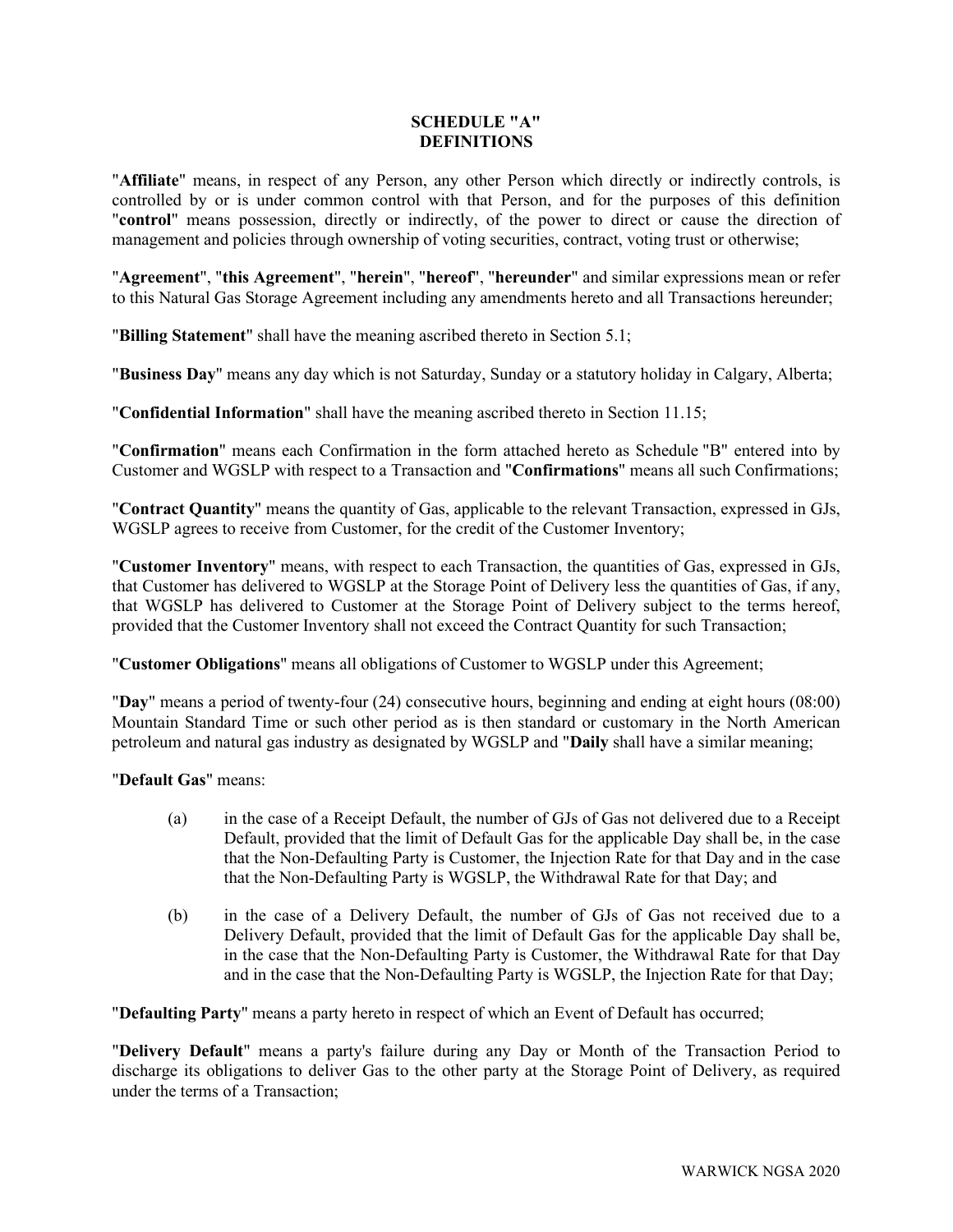"**Early Termination Date**" shall have the meaning ascribed thereto in Section [6.2\(b\);](#page-13-0)

"**Extended Storage Fee**" shall mean that fee payable on a Daily basis in respect of extended storage services which fee shall be equal to \$0.50 per GJ per Day, or as otherwise specified for a Transaction;

"**Event of Default**" shall have the meaning ascribed thereto in Section [6.1;](#page-12-2)

"**Firm Basis**" means the parties shall not be relieved of their obligations under this Agreement except to the extent permitted by Interruption or a valid condition of Force Majeure;

"**Force Majeure**" shall have the meaning ascribed thereto in subsection [8.2\(b\);](#page-19-0)

"**Gas**" means all natural gas both before and after it has been subjected to any treatment or process by absorption, purification, scrubbing or otherwise, and includes all fluid hydrocarbons;

"**GJ**" means gigajoules or one billion (1,000,000,000) joules;

"**GST**" means the federal Goods and Services Tax imposed under the provisions of the Excise Tax Act, R.S.C. 1985 c. E-15 as amended, or similar tax of like effect;

"**Interruption**" shall mean the occurrence of any event contemplated in any of subsections [8.1\(a\),](#page-18-3) [\(b\)](#page-18-4) and [\(c\);](#page-18-5)

"**Injection Period**" means the period of time for the relevant Transaction, during which WGSLP agrees to receive Gas from Customer for Customer Inventory;

"**Injection Rate**" means the maximum rate, for the relevant Transaction, at which WGSLP will receive Gas from Customer for Customer Inventory;

"**Liquidated Damages**" shall have the meaning ascribed thereto in Section [6.2\(b\);](#page-13-0)

"**Measuring Equipment**" shall have the meaning ascribed thereto in Section [2.4;](#page-7-2)

"**Month**" means a period beginning at eight hours (08:00), Mountain Standard Time, on the first Day of a calendar month and ending at eight hours (08:00), Mountain Standard Time, on the first Day of the next succeeding calendar month;

"**NGTL**" means NOVA Gas Transmission Ltd., a body corporate carrying on business in the Province of Alberta, and its successors and assigns;

"**Non-Defaulting Party**" means a party hereto which is not a Defaulting Party;

"**Person**" means an individual, firm, partnership, body corporate, trust or other legal entity, a government or any department or agency thereof, a trustee, any unincorporated organization and the heirs, executors, administrators or other legal representatives of an individual, as the case may be;

"**Prime Rate**" means the rate of interest, expressed as an annual rate of interest, announced from time to time by the main branch of the Bank of Montreal, Calgary, Alberta as the reference rate then in effect for determining interest rates on Canadian dollar commercial loans in Canada;